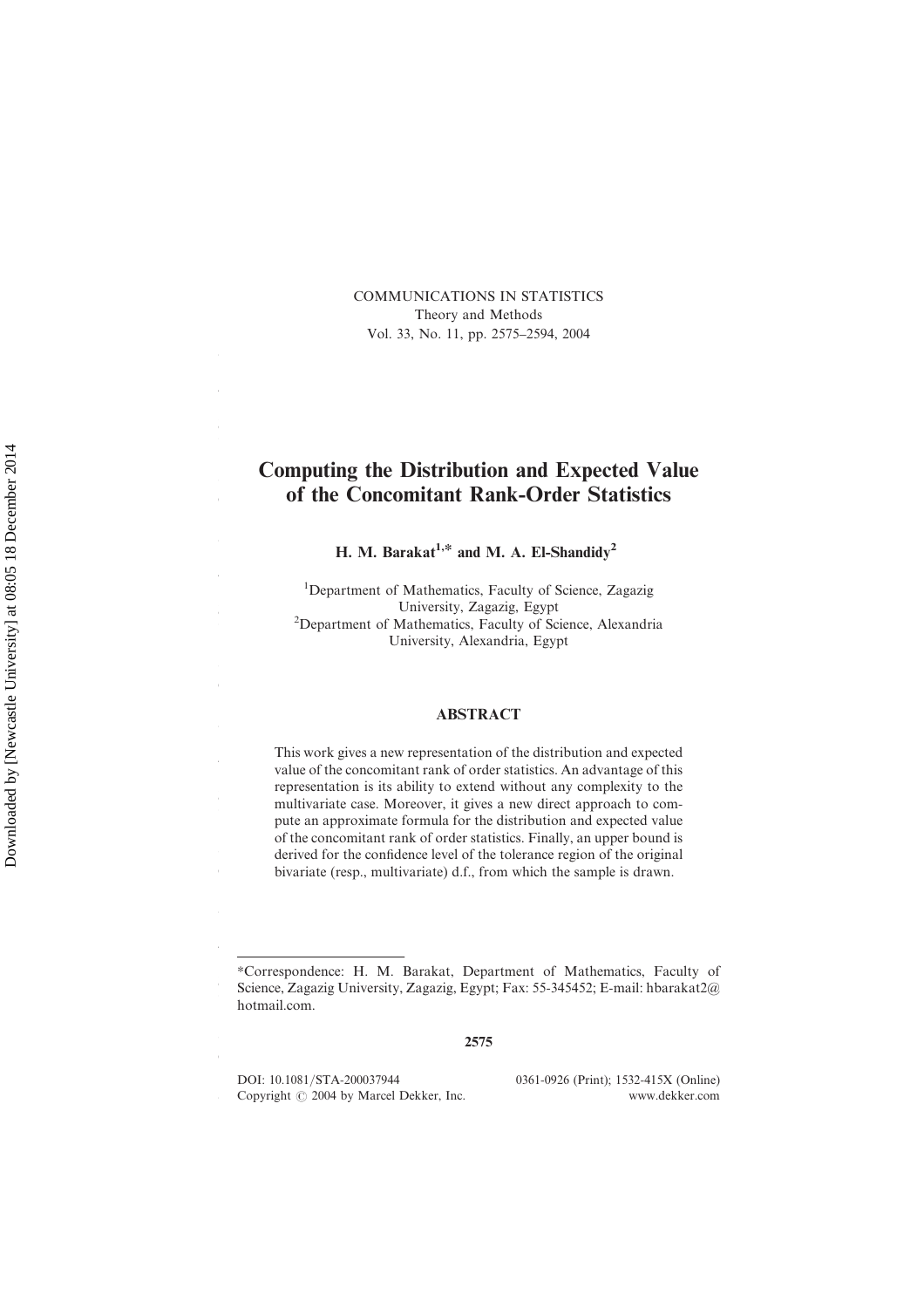| <b>ORDER</b> |  | <b>REPRINTS</b> |
|--------------|--|-----------------|
|--------------|--|-----------------|

Key Words: Order statistics; Concomitants; Ranking; Tolerance region.

Mathematics Subject Classification: Primary 60F05; Secondary 62E15, 62E20, 62G30.

# 1. INTRODUCTION

Let  $(X_i, Y_i), j = 1, 2, \ldots, n$ , be independent and identically distributed random vectors. We consider the order statistics  $X_{1:n} \leq X_{2:n} \leq \cdots \leq X_{n:n}$ <br>of the first component, and we denote the corresponding  $Y_s$  by of the first component, and we denote the corresponding  $Y_j$ s by  $Y_{[1:n]}, Y_{[2:n]}, \ldots, Y_{[n:n]}$ . That is, if  $X_j = X_{r:n}$ , then  $Y_{[r:n]} = Y_j$ . The sequence  $Y_{[r,n]}$ ,  $1 \leq r \leq n$  is called the concomitants of order statistics. These concomitants are of interest in selection and prediction problems based on the ranks of the Xs. The foundations of the concomitants of order statistics, which is applications oriented, were laid down in the works of David (1973), David and Galambos (1974), and Bhattacharya (1974). Further works are by O'Connell and David (1976), Sen (1976), David et al. (1977) and Yang (1977). The book by David (1970) has extensive material on the subject. An excellent review of work on concomitants of order statistics is available in David and Nagaraja (1998).

Galambos (1978, Chapter 5), pointed out that in many cases (such as normal distributions), the concomitants of the extremes among the Xs are not extremes among the Ys (with high probability). It is, therefore, an interesting question to investigate the rank  $R_{r:n}$  of  $Y_{[r:n]}$ , which can be defined by  $\overline{R}_{r:n} := \sum_{j=1}^n I(Y_{[r:n]} - Y_j)$ , where

 $I(x) = \begin{cases} 1, & \text{if } x \geq 0, \\ 0, & \text{if otherwise.} \end{cases}$  $\sqrt{ }$ 

The distribution of  $R_{r:n}$  is obtained by David et al. (1977). Namely, let  $(X, Y)$  denote a generic  $(X_j, Y_j)$  and  $F(x, y)$  be the distribution function (d.f.) of  $(X, Y)$  Furthermore, let  $G(x, y) := P(X \ge x, Y \ge y)$  be the survival function of  $(X, Y)$ . Finally, let  $F_1(x)$  and  $F_2(y)$  be the marginals of  $F(x, y)$ , while  $G_1(x)$  and  $G_2(y)$  be the marginals of  $G(x, y)$ . Then  $A_{r:n}(s) := P(R_{r:n} = s)$  may be written in the form

$$
A_{r:n}(s) = \sum_{k=0 \vee (r+s-n-1)}^{r-1 \wedge s-1} \frac{n!}{(r-k-1)!k!(s-k-1)!(n-r-s+k+1)!}
$$
  
 
$$
\times \int_{-\infty}^{\infty} \int_{-\infty}^{\infty} (F_1(x) - F(x, y))^{r-k-1} F^k(x, y)
$$
  
 
$$
\times (F_2(y) - F(x, y))^{s-k-1} G^{n-r-s+k+1}(x, y) f(x, y) dx dy, \qquad (1)
$$

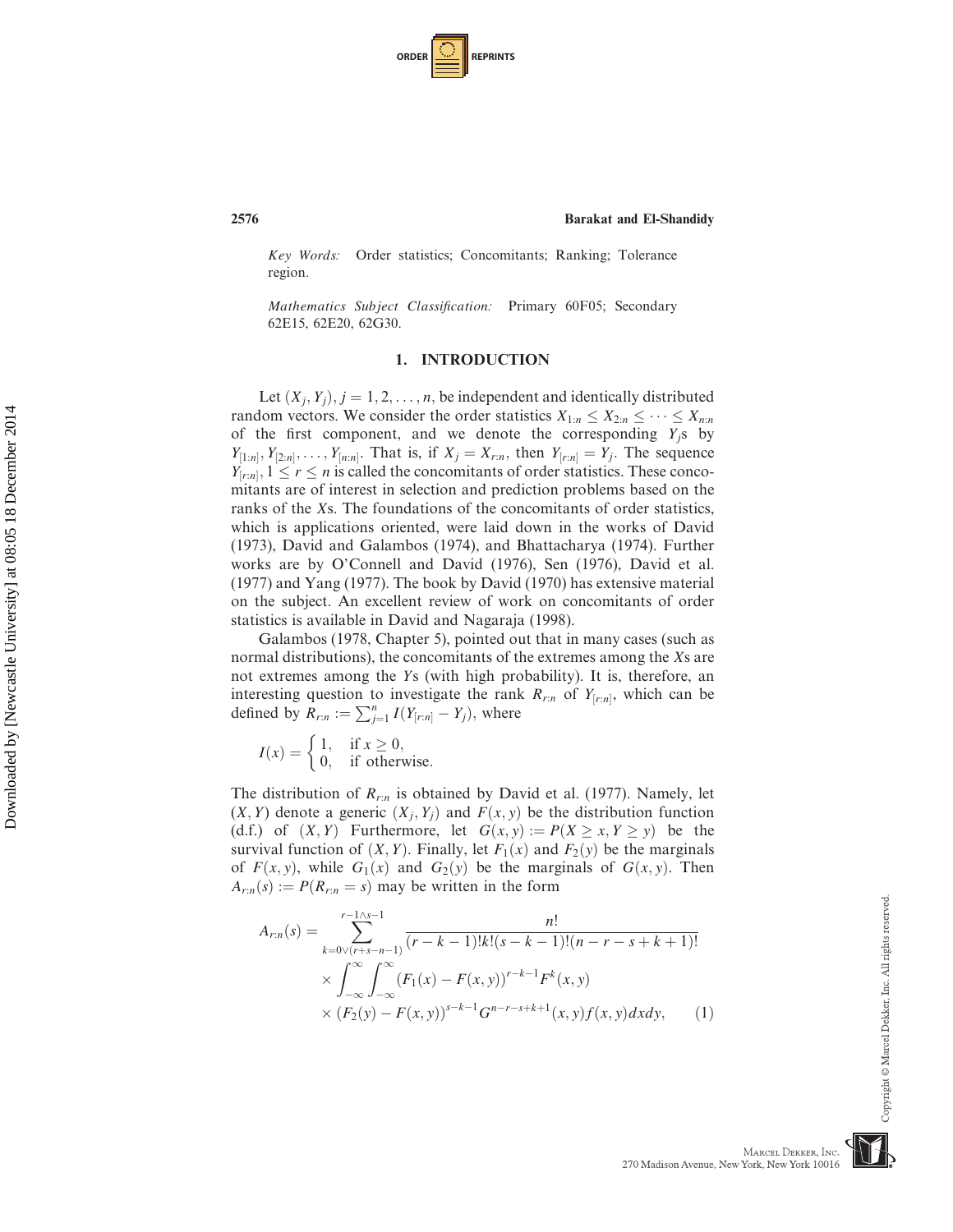| <b>ORDER</b> |  | <b>REPRINTS</b> |
|--------------|--|-----------------|
|--------------|--|-----------------|

10

20

Downloaded by [Newcastle University] at 08:05 18 December 2014 Downloaded by [Newcastle University] at 08:05 18 December 2014

30

40

where  $f(x, y) = \frac{\partial^2 F(x, y)}{\partial x \partial y}$  is the probability density function (p.d.f.) of  $F(x, y) = a \vee b = \max(a, b)$  and  $a \wedge b = \min(a, b)$ . From the exact  $F(x, y)$ ,  $a \lor b =: \max(a, b)$  and  $a \land b =: \min(a, b)$ . From the exact distribution  $A_{r:n}(s)$ , the expected value of the rank  $\mu_n(r) := E(R_{r:n})$  can evidently be computed. However, the evaluation of  $A_{r:n}(s)$  and  $\mu_n(r)$  is often tedious or even impossible without using some suitable numerical procedures and the aid of a computer.

Páez Borrallo and Zazo (1999) developed a formula to compute the bivariate factorized expected value from the knowledge of the joint cumulative d.f. of any random variables (r.v.s). In the present paper, by using a slight generalization of this formula, a general new representation of  $A_{r,n}(s)$ , and, consequently,  $\mu_n(r)$ , is given. This representation enables us to derive some new properties for the rank concomitants order statistics  $R_{r:n}$  and its expected value  $\mu_n(r)$ . Moreover, it gives us a new direct approach to compute approximately  $A_{r,n}(s)$  and  $\mu_n(r)$  for any given bivariate d.f. which has an explicit dependence function. One of the advantages of this representation is its ability to extend without any complexity to the multivariate case. This extension to the multivariate case will be discussed in Sec. 2.2. Finally, as a noteworthy consequence of this new expression for  $A_{r,n}(s)$ , we conclude an upper bound (depends on the d.f.s of the ranks of the concomitants) for the confidence level of the tolerance region (constructing by the order statistics) of the d.f. of the random vector  $(X, Y)$ , with a given tolerance proportion. This consequence is extended to the multivariate case in Theorem 6 and is supplemented with an illustrative example on the bivariate normal distributions with different correlation coefficients. In the rest of this section, we present the results of Páez Borrallo and Zazo (1999), but in a slightly general form, which is needed in what follows.

Let  $(Z, W)$  be a random vector distributed as  $H(z, w)$ . Let  $(a, c)$ and  $(b, d)$  be the vectors of the left end points and the right end points of  $H(z, w)$ , respectively. Then for continuous nonconstant and differentiable bivariate function  $g(z, w)$ ,  $E(g(Z, W))$  is classically defined as Stieltjes integral:

$$
E(g(Z, W)) := \int_{a}^{b} \int_{c}^{d} g(z, w) d_{zw} H(z, w), \qquad (2)
$$

where, if the p.d.f. of the vector  $(Z, W)$  exists, then<br>d  $H(z, w) = \frac{\partial^2 H(z, w)}{\partial z} = h(z, w) dz dw$  and therefore (2) represents the  $d_{zw}H(z, w) = \frac{\partial^2 H(z, w)}{\partial z \partial w} = h(z, w) dz dw$ , and therefore (2) represents the expected value as a Riemann integral. Páez Borrallo and Zazo (1999) preexpected value as a Riemann integral. Páez Borrallo and Zazo (1999) presented a closed formula to compute any multivariate factorized expected value from the knowledge of the joint cumulative d.f. of any r.v. The next

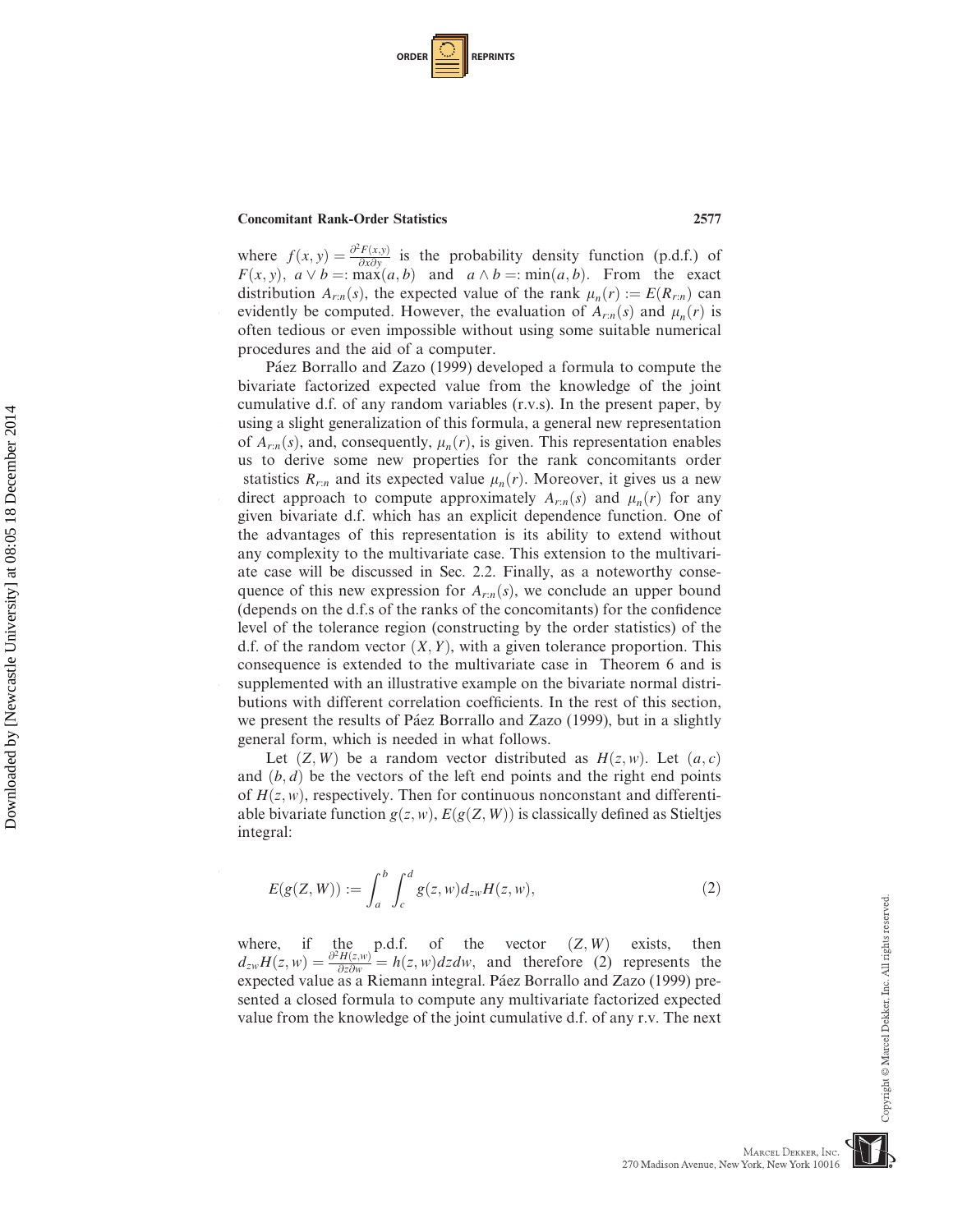| <b>ORDER</b> |  | <b>REPRINTS</b> |
|--------------|--|-----------------|
|--------------|--|-----------------|

theorem gives a slight generalization of the result of Páez Borrallo and Zazo to compute the expected value in (2).

**Theorem 1.** Let  $g(z, w)$  be a bivariate function as defined above. Furthermore, let  $g_z(z, w) := \frac{\partial g(z, w)}{\partial z}$ ,  $g_w(z, w) := \frac{\partial g(z, w)}{\partial w}$ , and  $g_{zw}(z, w) := \frac{\partial^2 g(z, w)}{\partial z \partial w}$ . Finally, let  $H_1(z) := H(z, d)$  and  $H_2(w) := H(b, w)$ . Then

$$
E(g(Z, W)) = g(b, d) - \int_{a}^{b} g_{z}(z, d)H_{1}(z)dz - \int_{c}^{d} g_{w}(b, w)H_{2}(w)dw
$$

$$
+ \int_{a}^{b} \int_{c}^{d} g_{zw}(z, w)H(z, w)dzdw.
$$
(3)

Moreover, if  $g(b, d) = 1$ ,  $g(a, w) = g(z, c) = g(a, c) = 0 \forall z, w$ , then

$$
E(g(Z, W)) = \int_{a}^{b} \int_{c}^{d} g_{zw}(z, w) G(z, w) dz dw,
$$
\n
$$
(4)
$$

where  $G(z, w) := P(Z \ge z, W \ge w) = 1 - H_1(z) - H_2(w) + H(z, w)$ .

*Proof.* The proof is exactly the same as formulas  $(9)$  and  $(12)$ , in Páez Borrallo and Zazo (1999), only with the obvious modification.  $\Box$ 

#### 2. MAIN RESULTS

#### 2.1. Two Variates Case

If in (1) one makes the substitutions  $u = F_1(x)$  and  $v = F_2(y)$ , i.e., if one employs the probability transform, then one obtains  $F(x, y) = F(F_1^{-1}(u), F_2^{-1}(v)) := C(u, v)$ , where  $C = C(u, v)$  is the dependence function of F. The term "dependence function" is used by Galambos (1978, Chapter 5). Sklar (1959) introduced the general notion of this function and used the term ''copula'', which seems to be more current in the literature than the first term. This is a function that links the two-dimensional d.f. to its one-dimensional margins and is a continuous d.f. (whenever, each margin of F is continuous) on the unit square  $[0, 1]^2$ ; with uniform margins. For example, the dependence function of the with uniform margins. For example, the dependence function of the Morgenstern and Mardia's dependence functions (see Galambos, 1978) are, respectively,  $C = uv(1 + \alpha(1 - u)(1 - v))$ ,  $|\alpha| \le 1$ , and

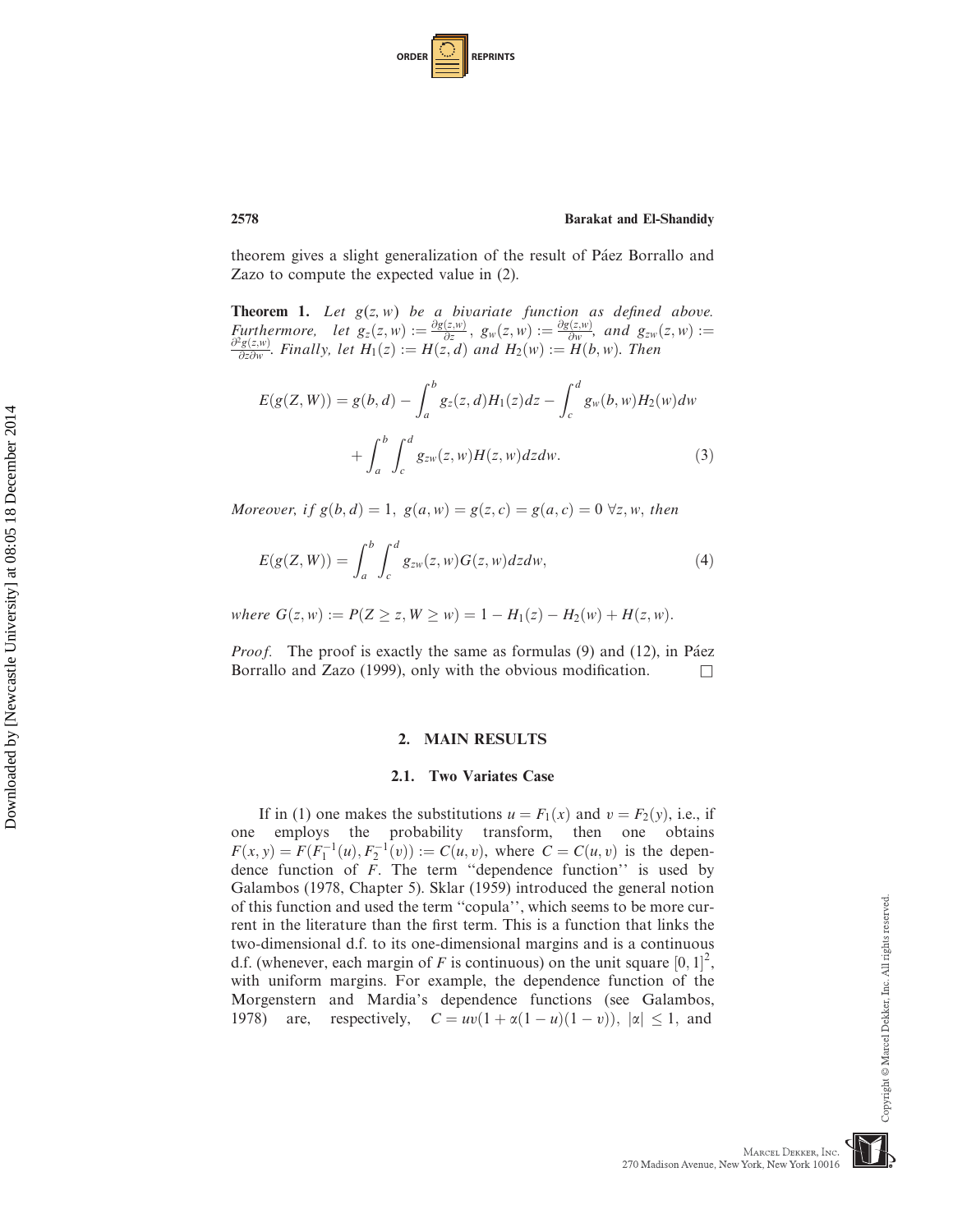| <b>ORDER</b> |  | <b>REPRINTS</b> |
|--------------|--|-----------------|
|--------------|--|-----------------|

10

20

30

40

 $C = u + v - 1 + ((1 + u)^{-1} + (1 + v)^{-1} - 1)^{-1}$ . Now, it is easy to verify<br>that  $f_1(u) f_2(v) c(u, v) - f(F^{-1}(u) - F^{-1}(v))$  where  $c = c(u, v) - \frac{\partial^2 C(u, v)}{\partial v}$ that  $f_1(u) f_2(v) c(u, v) = f(F_1^{-1}(u), F_2^{-1}(v)),$  where  $c = c(u, v) := \frac{\partial^2 C(u, v)}{\partial u \partial v}$ .<br>Therefore we get Therefore, we get

$$
A_{r:n}(s) = \sum_{k=0\vee (r+s-n-1)}^{r-1\wedge s-1} \frac{n!}{(r-k-1)!k!(s-k-1)!(n-r-s+k+1)!}
$$
  
\$\times \int\_0^1 \int\_0^1 (u-C(u,v))^{r-k-1} C^k(u,v) (v-C(u,v))^{s-k-1}\$  
\$\times (1-u-v+C(u,v))^{n-r-s+k+1}c(u,v)dudv.\$

Now, if we envision $(U_j, V_j)$ ,  $j = 1, 2, ..., n$ , as being identically independent distributed r y s with common joint d f  $C(u, v)$  and write " $\frac{d}{dx}$ " to be dent distributed r.v.s with common joint d.f.  $C(u, v)$ , and write '', to be read as ''has the same d f as'' then  $X = \frac{d}{dx} F^{-1}(U, \cdot)$ ,  $Y = \frac{d}{dx} F^{-1}(U, \cdot)$  and read as "has the same d.f. as," then  $X_{i:n} \stackrel{d}{=} F_1^{-1}(U_{i:n})$ ,  $Y_{i:n} \stackrel{d}{=} F_1^{-1}(V_{i:n})$ , and  $(Y_i - Y_{i-1}) \stackrel{d}{=} (F_1^{-1}(U_{i-1}) - F_1^{-1}(V_{i-1}))$  where  $U_i$  and  $V_i$  are the ith order  $(X_{i:n}, Y_{j:n}) \stackrel{d}{=} (F_1^{-1}(U_{i:n}), F_2^{-1}(V_{j:n}))$ , where  $U_{i:n}$  and  $V_{i:n}$  are the *i*th order statistics of  $U_1, U_2, \ldots, U_n$  and  $V_1, V_2, \ldots, V_n$ , respectively. The tools are now available to prove the following theorem.

**Theorem 2.** For any bivariate d.f.  $F(x, y)$  with dependence function C and for any  $2 \le r \le n - 1$ ,  $2 \le s \le n - 1$ , we have

$$
A_{r:n}(s) = n(E(C(U_{r:n-1}, V_{s:n-1})) - E(C(U_{r-1:n-1}, V_{s:n-1})) - E(C(U_{r:n-1}, V_{s-1:n-1})) + E(C(U_{r-1:n-1}, V_{s-1:n-1}))).
$$
\n(6)

(6) can be written in the form

$$
0A_{r:n}(s) = nE(P(U_{r-1:n-1} < U < U_{r:n-1}, V_{s-1:n-1} < V < V_{s:n-1}))
$$
\n
$$
= nE\bigg(\int_{V_{s-1:n-1}}^{V_{sn-1}} \int_{U_{r-1:n-1}}^{U_{rn-1}} c(u,v) du dv\bigg). \tag{7}
$$

Moreover, for all  $2 \le r \le n$ ,

$$
A_{r:n}(1) = n(E(C(U_{r:n-1}, V_{1:n-1})) - E(C(U_{r-1:n-1}, V_{1:n-1})))
$$
  
= 
$$
nE(P(U_{r-1:n-1} < U < U_{r:n-1}, V < V_{1:n-1}))
$$
  
= 
$$
nE\left(\int_0^{V_{1:n-1}} \int_{U_{r-1:n-1}}^{U_{r:n-1}} c(u, v) du dv\right)
$$
 (8)

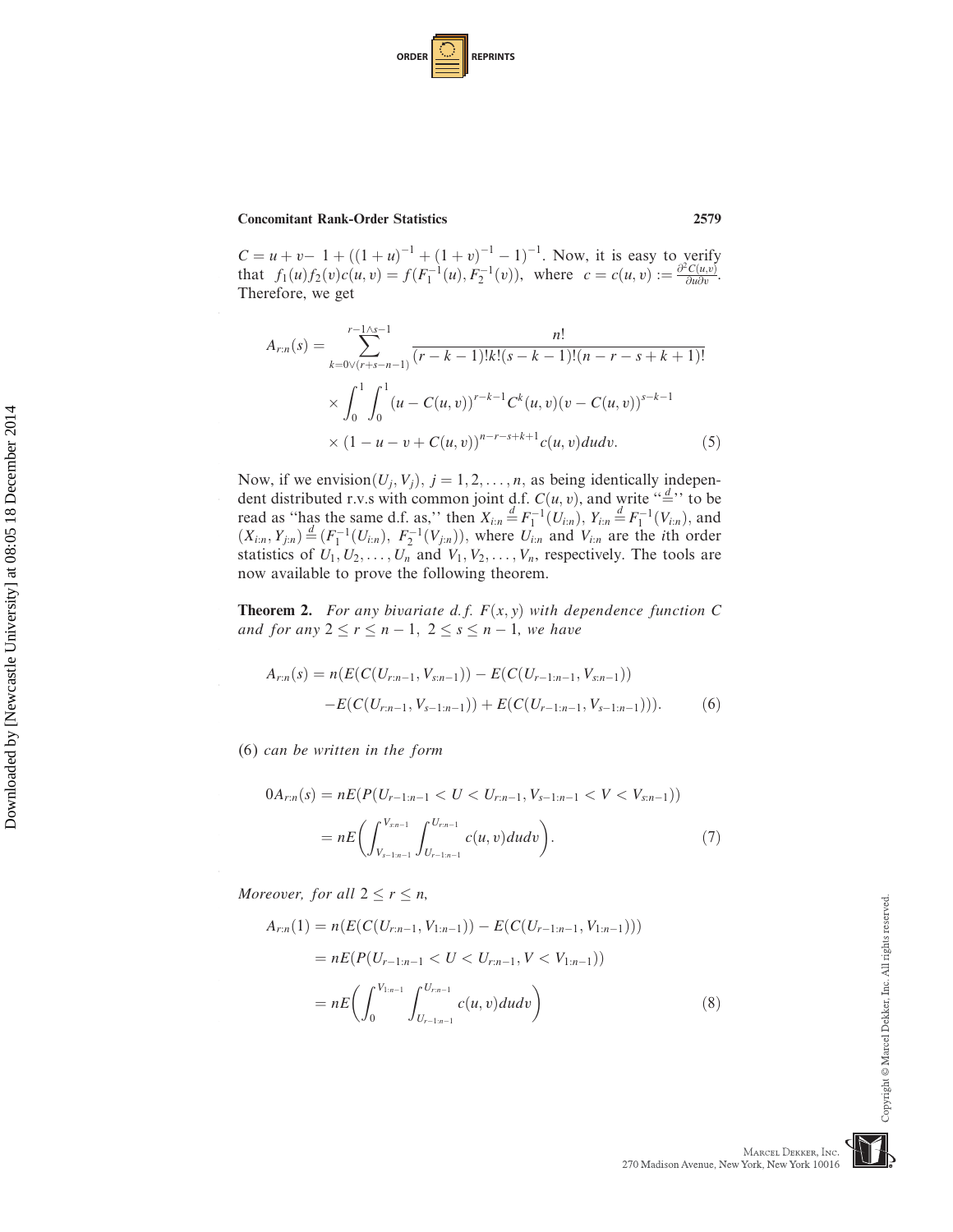| <b>ORDER</b> |  | <b>REPRINTS</b> |
|--------------|--|-----------------|
|--------------|--|-----------------|

and for all  $2 \le r \le n - 1$ 

$$
A_{r:n}(n) = 1 - A_{r:n}(1) - n(E(C(U_{r:n-1}, V_{n-1:n-1})) - E(C(U_{r-1:n-1}, V_{n-1:n-1}))
$$
  
\n
$$
-E(C(U_{r:n-1}, V_{1:n-1})) + E(C(U_{r-1:n-1}, V_{1:n-1})))
$$
  
\n
$$
= 1 - A_{r:n}(1) - nE(P(U_{r-1:n-1} < U < U_{r:n-1}, V_{1:n-1} < V < V_{n-1:n-1}))
$$
  
\n
$$
= 1 - A_{r:n}(1) - nE\left(\int_{V_{1:n-1}}^{V_{n-1:n-1}} \int_{U_{r-1:n-1}}^{U_{r:n-1}} c(u,v) du dv\right).
$$
\n(9)

*Proof.* Let us consider the expectation  $E(C(U_{r:n}, V_{s:n}))$ . In view of Theorem 1 and (5), we get

$$
E(C(U_{r:n}, V_{s:n})) = \int_0^1 \int_0^1 c(u, v) G_{r,s:n}(u, v) du dv,
$$
\n(10)

where (see, Barakat, 1990, 1998)

$$
G_{r,s:n}(u,v) := P(U_{r,n} \ge u, V_{s:n} \ge v)
$$
  
= 
$$
\sum_{i=0}^{r-1} \sum_{j=0}^{s-1} \sum_{k=0 \vee (i+j-n)}^{i \wedge j} \frac{n!}{(i-k)!k!(j-k)!(n-i-j+k)!}
$$
  
×  $(u-C)^{i-k}C^{k}(v-C)^{j-k}(1-u-v+C)^{n-i-j+k}$  (11)

Therefore,  $(n+1)E(C(U_{r;n}, V_{s:n})) = \sum_{i=0}^{r-1} \sum_{j=0}^{s-1} A_{i+1:n+1}(j+1)$ , which implies

$$
nE(C(U_{r:n-1}, V_{s:n-1})) = \sum_{i=0}^{r-1} \sum_{j=0}^{s-1} A_{i+1:n}(j+1) = \sum_{i=1}^{r} \sum_{j=1}^{s} A_{i:n}(j).
$$
 (12)

On the other hand, it is easy to show that

$$
A_{r:n}(s) = \sum_{j=1}^{s} A_{r:n}(j) - \sum_{j=1}^{s-1} A_{r:n}(j)
$$
  
= 
$$
\sum_{i=1}^{r} \sum_{j=1}^{s} A_{i:n}(j) - \sum_{i=1}^{r-1} \sum_{j=1}^{s} A_{i:n}(j)
$$
  
- 
$$
\sum_{i=1}^{r} \sum_{j=1}^{s-1} A_{i:n}(j) + \sum_{i=1}^{r-1} \sum_{j=1}^{s-1} A_{i:n}(j).
$$
 (13)

 $\label{eq:MARCEL} \begin{minipage}{0.9\linewidth} \textbf{M} \textbf{A} \textbf{R} \textbf{C} \textbf{E} \textbf{L} \textbf{D} \textbf{E} \textbf{K} \textbf{K} \textbf{R}, \textbf{I} \textbf{N} \textbf{C}. \end{minipage}$  <br> 270 Madison Avenue, New York, New York 10016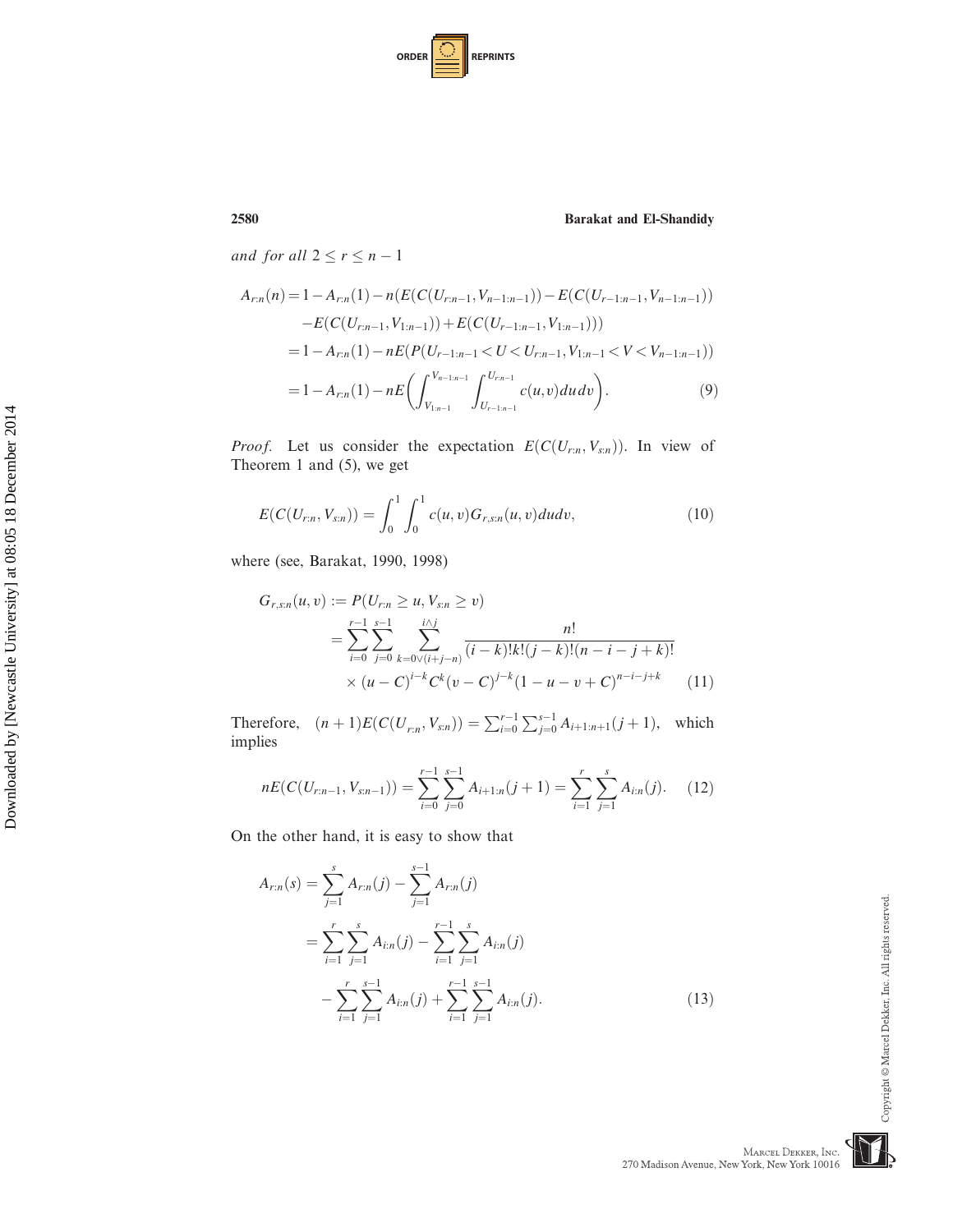| <b>ORDER</b> |  | <b>REPRINTS</b> |
|--------------|--|-----------------|
|--------------|--|-----------------|

By combining (12) with (13), (6) follows immediately. Now, from (10) and  $(11)$ , we get

$$
E(C(U_{r:n}, V_{1:n})) = \int_0^1 \int_0^1 c(u, v) G_{r,1:n}(u, v) du dv,
$$

where

10

20

30

40

$$
G_{r,1:n}(u,v)=\sum_{i=0}^{r-1}\frac{n!}{i!(n-i)!}(u-C)^{i}(1-u-v+C)^{n-i}.
$$

Therefore,

$$
nE(C(U_{r:n-1}, V_{1:n-1})) = \sum_{i=0}^{r-1} A_{i+1:n}(1) = \sum_{i=1}^{r} A_{i:n}(1).
$$

Moreover,  $A_{r,n}(1) = \sum_{i=1}^{r} A_{i:n}(1) - \sum_{i=1}^{r-1} A_{i:n}(1)$ , which implies that

$$
A_{r:n}(1) = n(E(C(U_{r:n-1}, V_{1:n-1})) - E(C(U_{r-1:n-1}, V_{1:n-1}))),
$$

for all  $2 \le r \le n$ . This completes the proof of (8). To prove (9), we notice<br>that, for any fixed value of r,  $\sum_{s=1}^{n} A_{rn}(s) = 1$ . Therefore,  $A_{rn}(n) =$ <br> $1 - A$  (1)  $\sum_{n=1}^{n-1} A$  (c) Eurthermore, on account of (6) and (8)  $1 - A_{r:n}(1) - \sum_{s=2}^{n-1} A_{r:n}(s)$ . Furthermore, on account of (6) and (8), we get

$$
A_{r:n}(n) = 1 - A_{r:n}(1) - nE\left(\int_{U_{r-1:n-1}}^{U_{r:n-1}} \sum_{s=2}^{n-1} \int_{V_{s-1:n-1}}^{V_{s:n-1}} c(u,v) du dv\right)
$$
  
= 1 - A\_{r:n}(1) - nE\left(\int\_{V\_{1:n-1}}^{V\_{n-1:n-1}} \int\_{U\_{r-1:n-1}}^{U\_{r:n-1}} c(u,v) du dv\right).

The theorem is established.  $\Box$ 

**Theorem 3.** For any bivariate d.f.  $F(x, y)$  with dependence function C and for any  $2 \le r \le n - 1$ , we have

$$
\mu_n(r) = 1 + n(n-2)(E(C(U_{r:n-1}, V_{n-1:n-1}))
$$
  
\n
$$
- E(C(U_{r-1:n-1}, V_{n-1:n-1}))) + n \sum_{s=2}^{n-1} (E(C(U_{r-1:n-1}, V_{s-1:n-1}))
$$
  
\n
$$
- E(C(U_{r:n-1}, V_{s-1:n-1}))) + (n-1)A_{r:n}(n)
$$
  
\n
$$
= 1 + n \sum_{s=2}^{n-1} E\left(\int_{V_{s-1:n-1}}^{V_{n-1:n-1}} \int_{U_{r-1:n-1}}^{U_{r:n-1}} c(u, v) du dv\right) + (n-1)A_{r:n}(n).
$$
\n(14)

MARCEL DEKKER, INC.

270 Madison Avenue, New York, New York 10016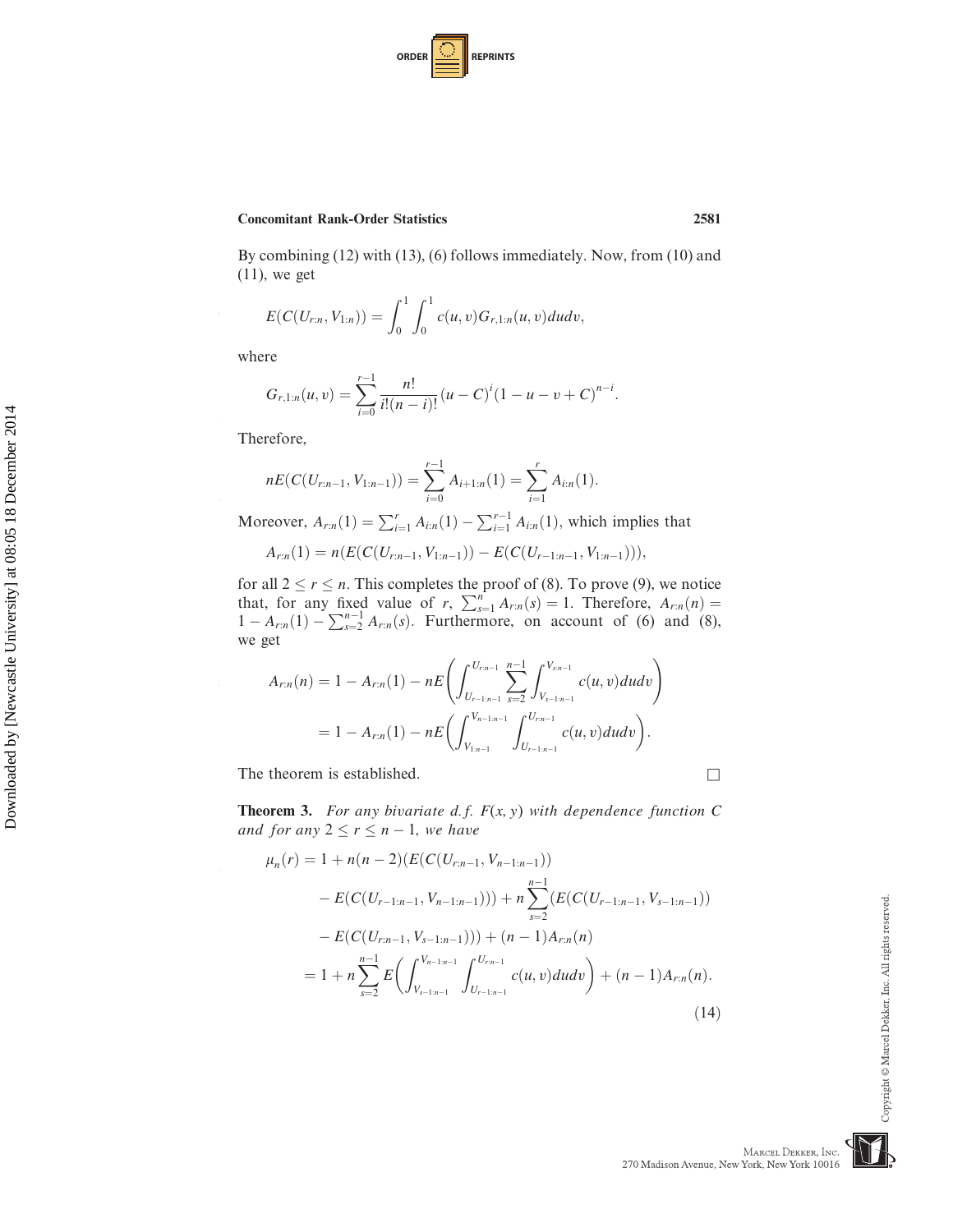| <b>ORDER</b> |  | <b>REPRINTS</b> |
|--------------|--|-----------------|
|--------------|--|-----------------|

Proof. We first observe that

$$
\mu_n(r) = \sum_{s=1}^n s A_{r:n}(s) = A_{r:n}(1) + n A_{r:n}(n) + \sum_{s=2}^{n-1} s A_{r:n}(s).
$$

By using (9), we conclude

$$
\mu_n(r) = 1 - nE\left(\int_{V_{1:n-1}}^{V_{n-1:n-1}} \int_{U_{r-1:n-1}}^{U_{rn-1}} c(u, v) du dv\right) + \sum_{s=2}^{n-1} s A_{r:n}(s) + (n-1) A_{r:n}(n).
$$
\n(15)

In addition, from (7), we get

 $\sum_{n=1}^{n-1}$ 

 $s=2$ 

$$
sA_{r:n}(s) = n \sum_{s=2}^{n-1} sE\left(\int_{V_{s-1:n-1}}^{V_{s:n-1}} \int_{U_{r-1:n-1}}^{U_{r:n-1}} c(u,v) du dv\right)
$$
  
\n
$$
= nE\left(\int_{U_{r-1:n-1}}^{U_{r:n-1}} \left(2\left(\int_{V_{1:n-1}}^{V_{2:n-1}} + \int_{V_{2:n-1}}^{V_{3:n-1}} + \cdots + \int_{V_{n-2:n-1}}^{V_{n-1:n-1}}\right) \right) + \int_{V_{2:n-1}}^{V_{3:n-1}} + 2\int_{V_{3:n-1}}^{V_{4:n-1}} + 3\int_{V_{4:n-1}}^{V_{5:n-1}} + \cdots + (n-3)
$$
  
\n
$$
\times \int_{V_{n-2-1:n-1}}^{V_{n-1:n-1}} c(u,v) du dv\right)
$$
  
\n
$$
= nE\left(\int_{U_{r-1:n-1}}^{U_{r:n-1}} \left(2\left(\int_{V_{1:n-1}}^{V_{2:n-1}} + \cdots + \int_{V_{n-2:n-1}}^{V_{n-1:n-1}}\right) \right) + \cdots + \int_{V_{n-2:n-1}}^{V_{n-1:n-1}} c(u,v) du dv\right)
$$
  
\n
$$
= nE\left(\int_{U_{r-1:n-1}}^{U_{r:n-1}} \left(2\int_{V_{1:n-1}}^{V_{n-1:n-1}} + \int_{V_{2:n-1}}^{V_{n-1:n-1}}\right) + \cdots + \int_{V_{3:n-1}}^{V_{n-1:n-1}} c(u,v) du dv\right)
$$
  
\n
$$
= n\sum_{s=2}^{n-1} E\left(\int_{V_{r-1:n-1}}^{V_{r-1:n-1}} \left(2\int_{V_{1:n-1}}^{V_{n-1:n-1}} - \int_{V_{2:n-1}}^{V_{n-1:n-1}}\right) c(u,v) du dv\right)
$$
  
\n
$$
= n\sum_{s=2}^{n-1} E\left(\int_{V_{s-1:n-1}}^{V_{n-1:n-1}} \int_{U_{r-1:n-1}}^{U_{r:n-1}} c(u,v) du dv\right).
$$
 (16)

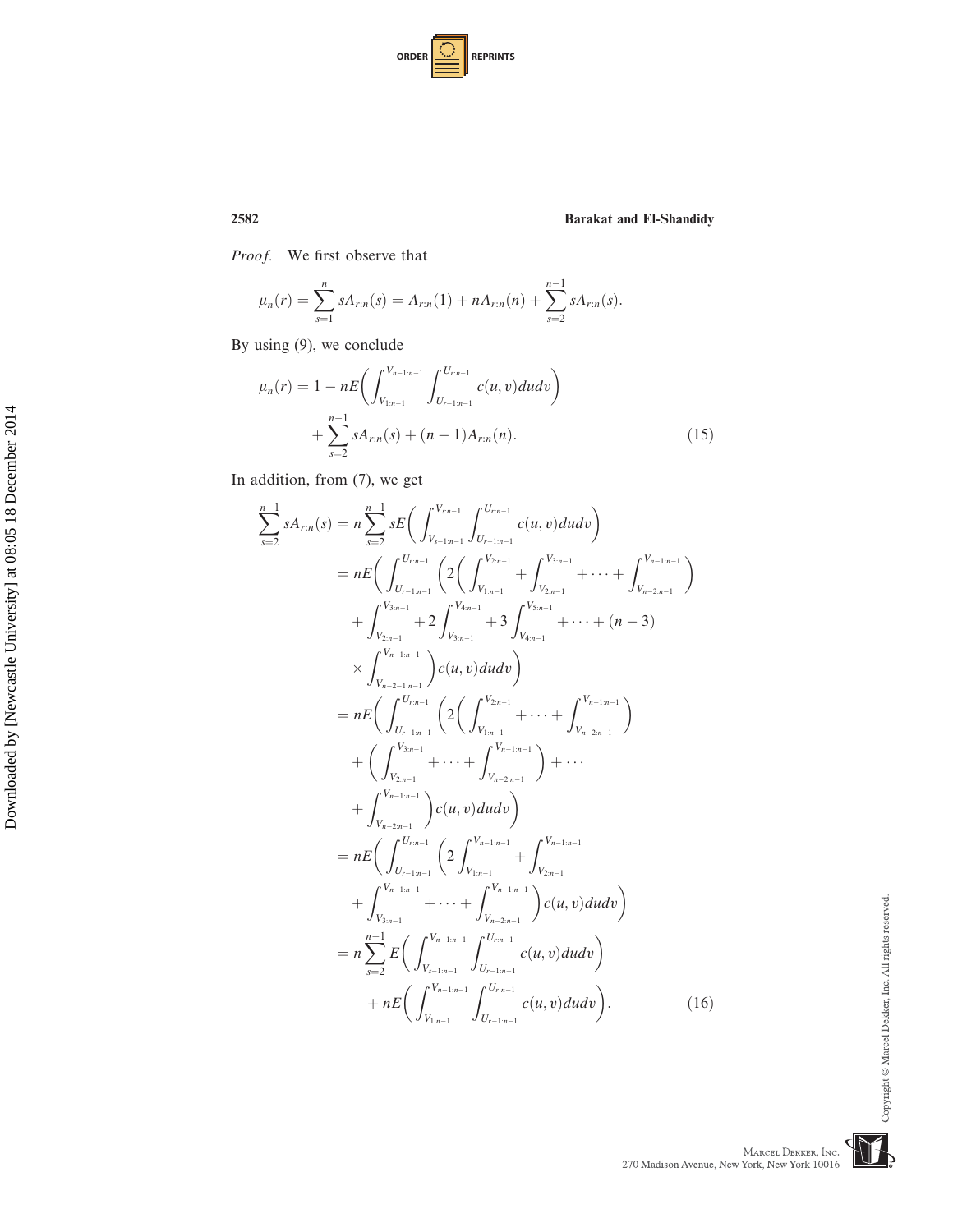

Combining (15) with (16), we get the desired result. The proof is  $\Box$ 

**Example 1.** Let  $X$  and  $Y$  be two bivariate standard normal r.v.s with correlation  $\rho$ . Then, in view of Theorem 2, we get

$$
A_{r:n}(s) = nE\left(\int_{\Phi^{-1}(V_{s,n-1})}^{\Phi^{-1}(V_{s,n-1})} \int_{\Phi^{-1}(U_{r-1:n-1})}^{\Phi^{-1}(U_{r,n-1})} f_{\rho}(u,v) du dv\right),
$$
  
2 \le r,  $s \le n - 1$ , (17)

$$
A_{r:n}(1) = nE\left(\int_{-\infty}^{\Phi^{-1}(V_{1:n-1})} \int_{\Phi^{-1}(U_{r-1:n-1})}^{\Phi^{-1}(U_{r:n-1})} f_{\rho}(u,v) du dv\right), \quad 2 \le r \le n
$$
\n(18)

and

10

20

30

40

$$
A_{r:n}(n) = 1 - A_{r:n}(1) - nE\left(\int_{\Phi^{-1}(V_{n-1:n-1})}^{\Phi^{-1}(V_{n-1:n-1})} \int_{\Phi^{-1}(U_{r-1:n-1})}^{\Phi^{-1}(U_{r:n-1})} f_{\rho}(u,v) du dv\right),
$$
  
2 \le r \le n - 1, (19)

where  $\Phi(\cdot)$  refers to the standard normal d.f., and  $f_{\rho}(u, v)$  denotes<br>the bivariate normal density function with correlation a By using the the bivariate normal density function with correlation  $\rho$ . By using the well-known method of series approximation (see, for instance, Arnold et al., 1992), (17), (18) and (19) provide us an approximate formula for  $A_{r,n}(s)$ ,  $1 \leq s \leq n$ , to any desired accuracy. For example, by using the fact that  $F(U_+) = \frac{i}{\sqrt{2}} F(V_+) = \frac{i}{\sqrt{2}} \quad \forall 1 \leq i \leq n$  we get from (17) fact that  $E(U_{i:n}) = \frac{i}{n+1}$ ,  $E(V_{j:n}) = \frac{j}{n+1}$ ,  $\forall 1 \le i, j \le n$ , we get from (17), (18) and (19) (18) and (19)

$$
A_{r:n}(s) \approx \hat{A}_{r:n}^o(s) := n \bigg( \int_{\Phi^{-1}(\frac{\epsilon}{n})}^{\Phi^{-1}(\frac{\epsilon}{n})} \int_{\Phi^{-1}(\frac{r-1}{n})}^{\Phi^{-1}(\frac{\epsilon}{n})} f_{\rho}(u,v) du dv \bigg), \quad 2 \le r \le n-1,
$$
  

$$
A_{r:n}(1) \approx \hat{A}_{r:n}^o(1) := n \bigg( \int_{-\infty}^{\Phi^{-1}(\frac{1}{n})} \int_{\Phi^{-1}(\frac{r-1}{n})}^{\Phi^{-1}(\frac{r}{n})} f_{\rho}(u,v) du dv \bigg), \quad 2 \le r \le n,
$$

and

$$
A_{r:n}(n) \approx \hat{A}_{r:n}^o(n) := 1 - \hat{A}_{r:n}^o(1) - n \bigg( \int_{\Phi^{-1}(\frac{1}{n})}^{\Phi^{-1}(\frac{n-1}{n})} \int_{\Phi^{-1}(\frac{r-1}{n})}^{\Phi^{-1}(\frac{r}{n})} f_\rho(u,v) du dv \bigg),
$$
  
2 \le r \le n - 1,

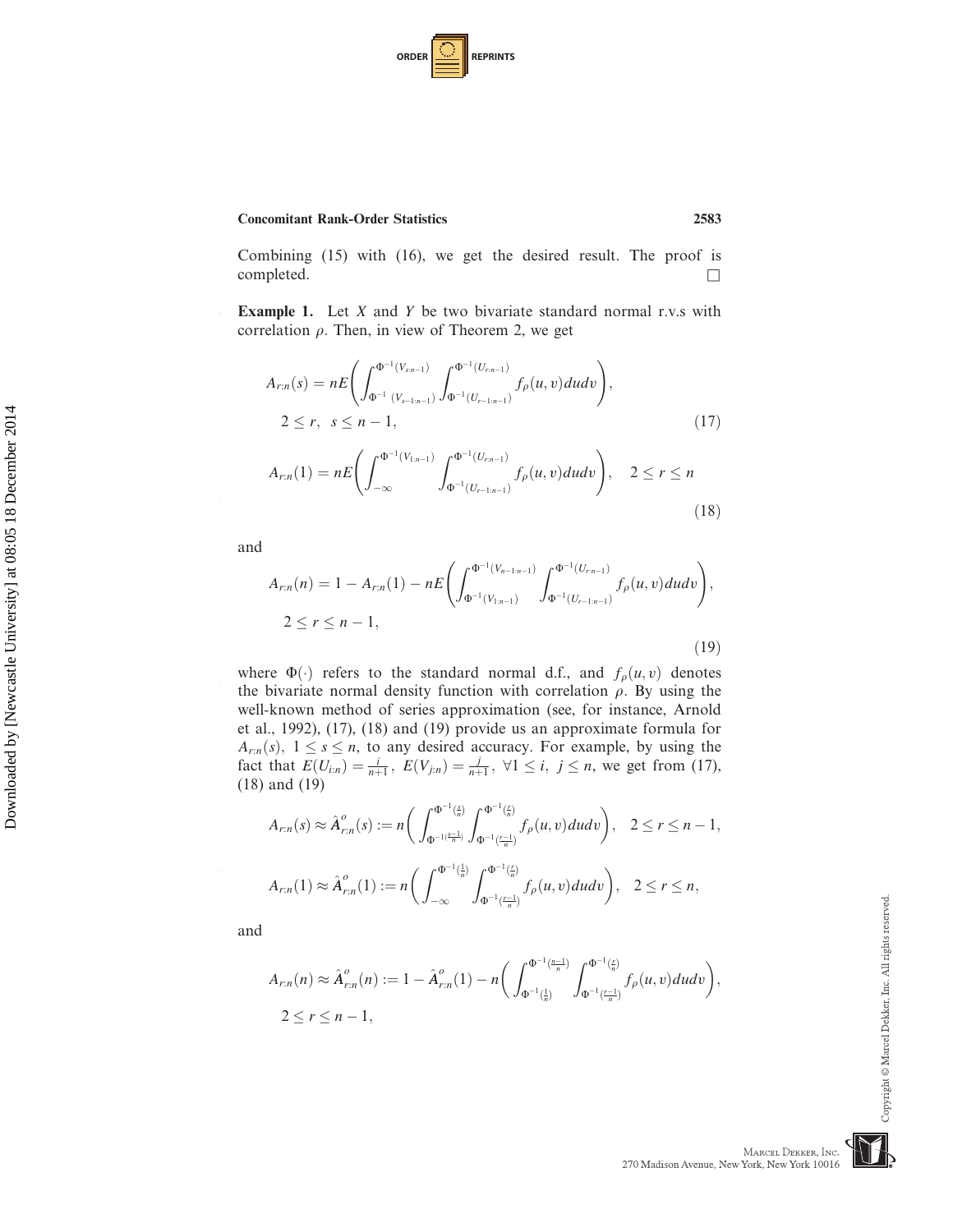| <b>ORDER</b> |  | <b>REPRINTS</b> |
|--------------|--|-----------------|
|--------------|--|-----------------|

which are considered primary approximate values of  $A_{r:n}(s)$ ,  $1 \leq s \leq n$ . Clearly, more accurate values can be obtained by expanding the function

$$
C(u,v) = \int_{-\infty}^{\Phi^{-1}(v)} \int_{-\infty}^{\Phi^{-1}(u)} f_{\rho}(x,y) dx dy
$$

in (7), (8) and (9) in a Taylor series around the point  $(E(U_{i:m}) = \frac{i}{m+1},$ <br>  $E(V_{i,j}) = \frac{i}{m+1}$ , where  $(i, j) = (r, s) (r-1, s) (r, s-1) (r-1, s-1)$  $E(V_{j:m}) = \frac{j}{m+1}$ <br>  $m - n - 1$  in ), where  $(i, j) = (r, s), (r - 1, s), (r, s - 1), (r - 1, s - 1)$ <br>(7):  $(i, j) = (r, 1), (r - 1, 1), m - n,$  in (8) and  $(i, j)$  $m = n - 1$  in (7);  $(i, j) = (r, 1), (r - 1, 1), m = n$ , in (8) and  $(i, j) =$  $(r, n - 1), (r - 1, n - 1), (r, 1), (r - 1, 1), m = n - 1$ , in (9). On the other hand, a primary approximate value of  $\mu_n(r)$  is given by

$$
\hat{\mu}_n^o(r) := 1 + n \sum_{s=2}^{n-1} \left( \int_{\Phi^{-1}(\frac{s-1}{n})}^{\Phi^{-1}(\frac{n}{n})} \int_{\Phi^{-1}(\frac{r-1}{n})}^{\Phi^{-1}(\frac{r}{n})} f_\rho(u,v) du dv \right) + (n-1) \hat{A}_{r;n}^o(n).
$$

The Table 1 gives a comparison between some primary approximate values of  $A_{r,n}(s)$   $(\hat{A}_{r,n}^o(s))$  and the corresponding actual values of  $A_{r,n}(s)$ <br>
(denoted by  $\pi$ ) computed in David et al. (1977). Although we use a pri-(denoted by  $\pi_{rs}$ ) computed in David et al. (1977). Although we use a primary approximate, this table shows that the suggested approximations

**Table 1.** Comparison between some values of  $\hat{A}^o_{r,n}(s)$  and the corresponding values of  $\pi$ , for  $n = 9$ 

values of  $\pi_{rs}$  for  $n = 9$ .<br> $\rho = 0.1$  $\rho = 0.1$   $\rho = 0.2$   $\rho = 0.3$   $\rho = 0.7$   $\rho = 0.9$  $r$  s  $\hat{A}^o_{r:n}(s)$   $\pi_{rs}$   $\hat{A}^o_{r}$  $A^o_{rn}(s)$   $\pi_{rs}$  $A^o_{r:n}(s)$   $\pi_{rs}$  $A^o_{r:n}(s)$   $\pi_{rs}$  $\hat{A}^{\scriptscriptstyle o}_{\scriptscriptstyle r:n}(s) = \pi_{\scriptscriptstyle r s}$ 9 8 0.1305 0.1285 0.1494 0.1459 0.1674 0.1631 0.2295 0.2185 0.2250 0.2033 5 0.1098 0.1100 0.1061 0.1069 0.0999 0.1015 0.0441 0.0546 0.0027 0.0149 4 0.1044 0.1051 0.0954 0.0975 0.0846 0.0877 0.0234 0.0345 0.0000 0.0059 1 0.0801 0.0856 0.0549 0.0635 0.0351 0.0451 0.0000 0.0041 0.0000 0.0001 8 8 0.1242 0.1220 0.1350 0.1334 0.1474 0.1458 0.2313 0.2355 0.3825 0.3992 5 0.1125 0.1109 0.1125 0.1108 0.1125 0.1102 0.0999 0.0941 0.0396 0.0511 4 0.1089 0.1078 0.1053 0.1042 0.1017 0.0999 0.0657 0.0656 0.0099 0.0233 1 0.0945 0.0946 0.0756 0.0773 0.0576 0.0612 0.0045 0.0107 0.0000 0.0006 7 7 0.1125 0.1154 0.1170 0.1205 0.1179 0.1266 0.1737 0.1824 0.2835 0.3104 5 0.1098 0.1114 0.1116 0.1124 0.1134 0.1141 0.1296 0.1253 0.1224 0.1112 4 0.1080 0.1094 0.1071 0.1082 0.1062 0.1071 0.0990 0.0955 0.0495 0.0573 1 0.0981 0.1000 0.0846 0.0877 0.0702 0.0747 0.0108 0.0205 0.0000 0.0021 6 6 0.1116 0.1126 0.1134 0.1150 0.1170 0.1188 0.1584 0.1625 0.2547 0.2742 4 0.1089 0.1107 0.1098 0.1110 0.1107 0.1122 0.1269 0.1234 0.1242 0.1127 3 0.1080 0.1095 0.1071 0.1081 0.1062 0.1071 0.0990 0.0955 0.0495 0.0573 1 0.1044 0.1048 0.0954 0.0973 0.0846 0.0877 0.0234 0.0345 0.0000 0.0059 5 5 0.1116 0.1117 0.1134 0.1134 0.1161 0.1165 0.1548 0.1570 0.2484 0.2640

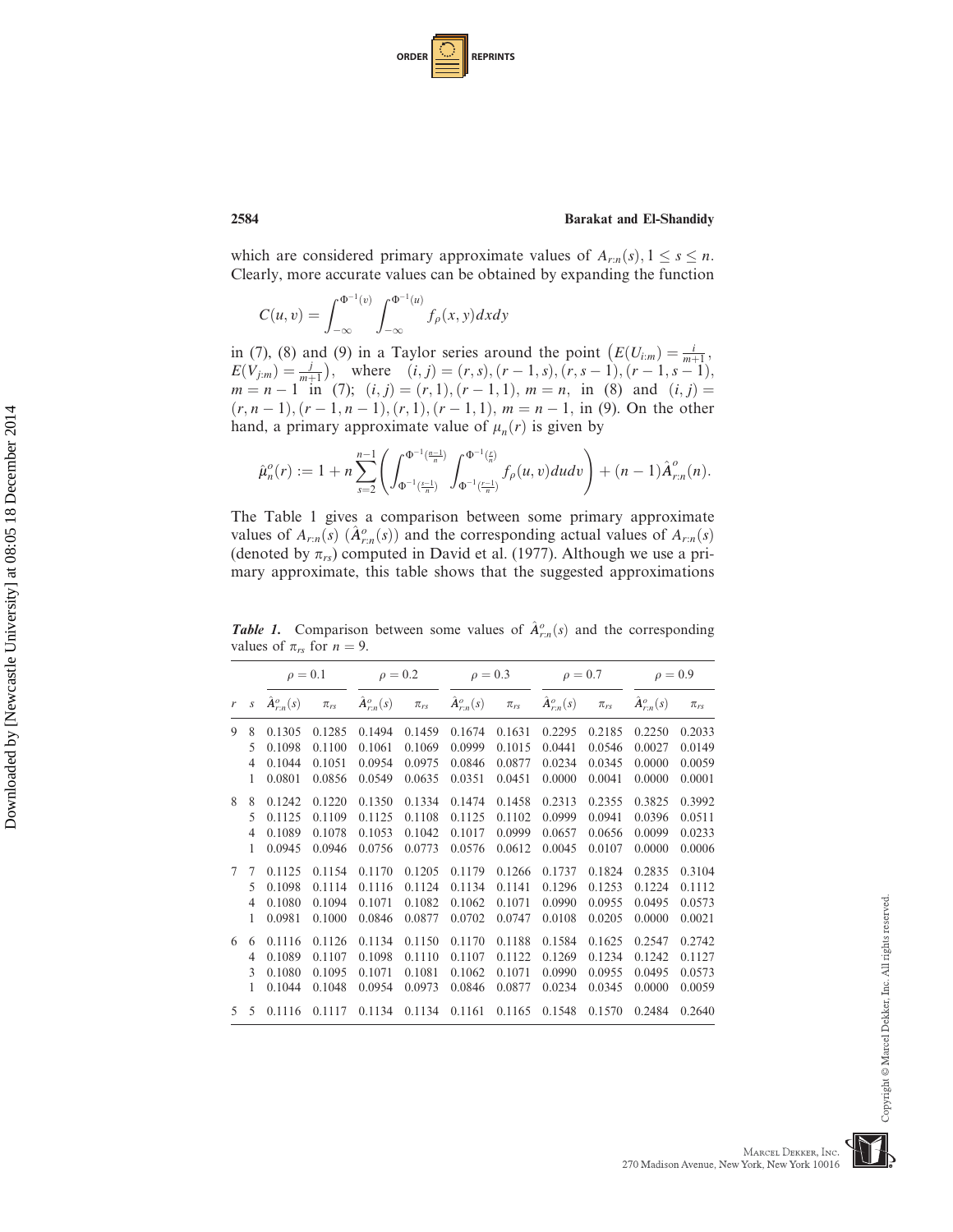| <b>ORDER</b> |  | <b>REPRINTS</b> |
|--------------|--|-----------------|
|--------------|--|-----------------|

10

 $\overline{\phantom{a}}$ 

30

40

are close to the actual values given by David et al. (1977), especially for small values of  $\rho$ . In calculating a double integral of type  $\int_a^b \int_c^d f_\rho(u, v) du dv$ , required in the evaluation of  $\hat{A}^o_{r,n}(s)$ , we have used<br>the program Bivarle eve of the National Institute of Occupational the program Bivar1c.exe of the National Institute of Occupational Health, Denmark (home page: http://www.amidk).

Corollary 1. Using the fact that X and Y are independent if and only if  $C(u, v) = uv$  (see Nelsen, 1999), one can see that if X and Y are<br>independent then  $A(1) = \frac{1}{2} A(s) = \frac{1}{2} 2 \le r \le n-1$  and independent, then  $A_{rn}(1) = \frac{1}{(n+1)^2}$ ,  $A_{rn}(s) = \frac{1}{n}$ ,  $2 \le r$ ,  $s \le n-1$ , and  $A_{rn}(r) = 1 - \frac{1}{(n+1)^2}$ ,  $M_{QCDM2}$ ,  $u_r(r) = \frac{3}{2}n - \frac{5}{2} + o(1)$  $A_{r,n}(n) = 1 - \frac{1}{(n+1)^2} - \frac{1}{n}$ . Moreover,  $\mu_n(r) = \frac{3}{2}n - \frac{5}{2} + o(\frac{1}{n})$ .

**Corollary 2** (Universal Bounds for  $A_{r,n}(s)$  and  $\mu_n(r)$ ). Using the wellknown Fréchet bounds  $x + y - 1 \vee 0 \le C(x, y) \le x \wedge y$ , valid for all dependent functions and arbitrary  $0 \le x, y \le 1$ , one can derive lower bounds  $\underline{A}_{r:n}(s)$  and  $\mu_n(r)$  as well as upper bounds  $\overline{A}_{r:n}(s)$  and  $\overline{\mu}_n(r)$  for  $A_{r,n}(s), 1 \leq s \leq n$  and  $\mu_n(r), 2 \leq r \leq n-1$ , respectively. For example,  $\underline{\mu}_n(r) \leq \mu_n(r) \leq \overline{\mu}_n(r), \ 2 \leq r \leq n-1,$  where

$$
\underline{\mu}_n(r) = 1 + n(n-2)E(U_{r:n-1} + V_{n-1:n-1} - 1 \vee 0)
$$
  
\n
$$
- n(n-2)E(U_{r-1:n-1} \wedge V_{n-1:n-1})
$$
  
\n
$$
+ n \sum_{s=2}^{n-1} (E(U_{r-1:n-1} + V_{s-1:n-1} - 1 \vee 0)
$$
  
\n
$$
- E(U_{r:n-1} \wedge V_{s-1:n-1})) + (n-1) \underline{A}_{r:n}(n),
$$
  
\n
$$
\overline{\mu}_n(r) = 1 + n(n-2)E(U_{r:n-1} \wedge V_{n-1:n-1})
$$
  
\n
$$
- n(n-2)E(U_{r-1:n-1} + V_{n-1:n-1} - 1 \vee 0)
$$
  
\n
$$
+ n \sum_{s=2}^{n-1} (E(U_{r-1:n-1} \wedge V_{s-1:n-1})
$$
  
\n
$$
- E(U_{r:n-1} + V_{s-1:n-1} - 1 \vee 0)) + (n-1) \overline{A}_{r:n}(n),
$$
  
\n
$$
\underline{A}_{r:n}(n) = 1 - \overline{A}_{r:n}(1) - n(E(U_{r:n-1} \wedge V_{n-1:n-1})
$$
  
\n
$$
- E(U_{r-1:n-1} + V_{n-1:n-1} - 1 \vee 0)
$$
  
\n
$$
- E(U_{r:n-1} + V_{1:n-1} - 1 \vee 0) + E(U_{r-1:n-1} \wedge V_{1:n-1})),
$$
  
\n
$$
\overline{A}_{r:n}(n) = 1 - \underline{A}_{r:n}(1) - n(E(U_{r:n-1} + V_{n-1:n-1} - 1 \vee 0)
$$
  
\n
$$
- E(U_{r-1:n-1} \wedge V_{n-1:n-1}) - E(U_{r:n-1} \wedge V_{1:n-1})
$$

+
$$
E(U_{r-1:n-1} + V_{1:n-1} - 1 \vee 0)
$$
,  
\n
$$
\underline{A}_{r:n}(1) = E(U_{r:n} + V_{1:n} - 1 \vee 0) - E(U_{r-1:n} \wedge V_{1:n})
$$

MARCEL DEKKER, INC.

270 Madison Avenue, New York, New York 10016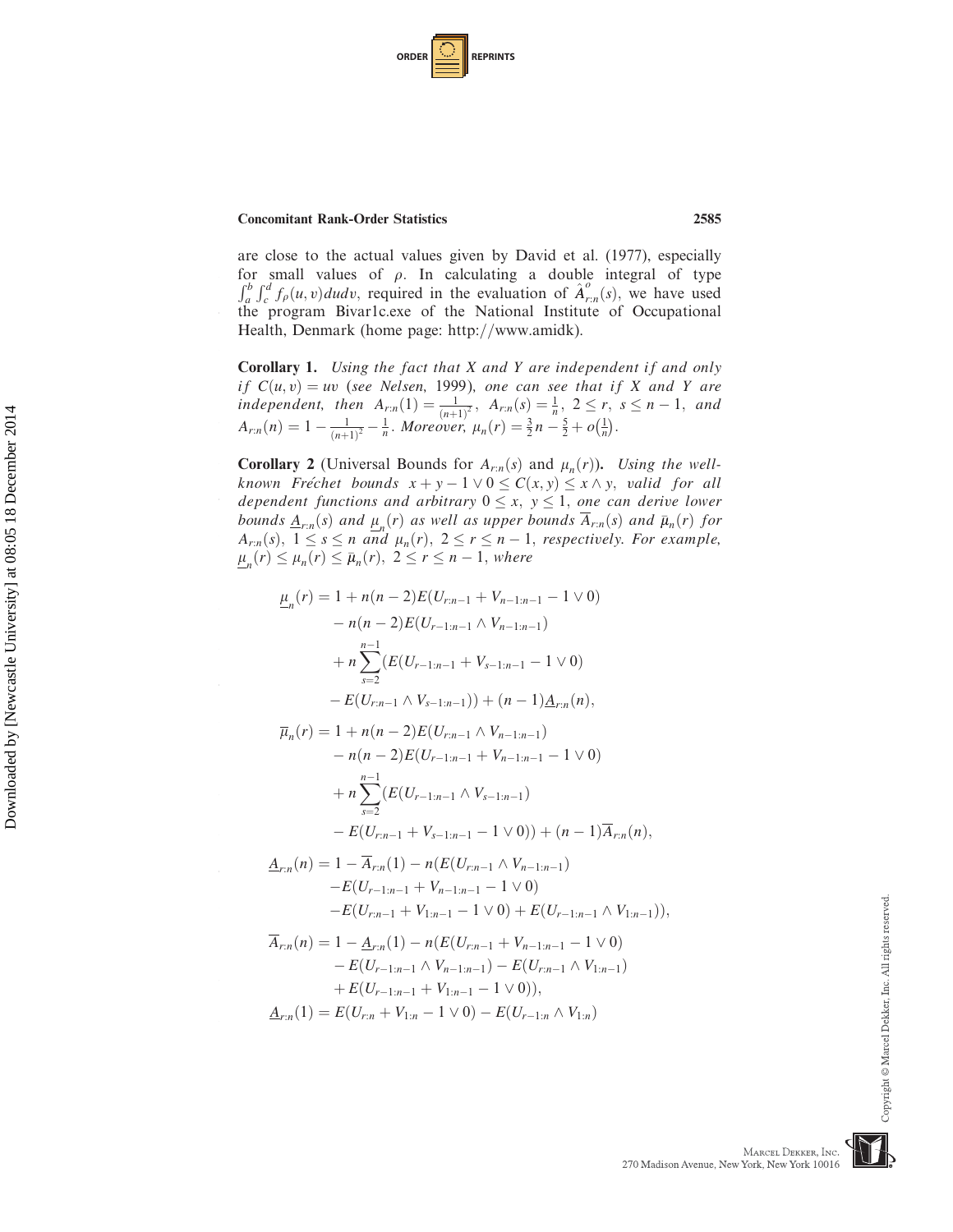| <b>ORDER</b> |  | <b>REPRINTS</b> |
|--------------|--|-----------------|
|--------------|--|-----------------|

and

$$
\overline{A}_{r:n}(1) = E(U_{r:n} \wedge V_{1:n}) - E(U_{r-1:n} + V_{1:n} - 1 \vee 0).
$$

In the above-stated relations, given the possibility that  $\underline{A}_{r,n}(t) < 0$  and  $\overline{A}_{r:n}(t) > 1, t = 1, n;$  in this case, we must take  $\underline{A}_{r:n}(t) = 0$  and  $\overline{A}_{r:n}(t) = 0$ 1; respectively.

Many facts and useful properties of  $A_{r,n}(s)$  [and, consequently,  $\mu_n(r)$ ] can be directly derived by using the representation given by (6) through (9). In the sequel, we assume that  $X$  and  $Y$  are r.v.s with continuous joint d.f.  $F(x, y)$ , p.d.f.  $f(x)$ , and (unique) dependence function  $C(u, v)$ . More-<br>over we will use the symbols  $A^{(X,Y)}(s)$  and  $u^{(X,Y)}(r)$  instead of  $A^{(s)}(s)$ over, we will use the symbols  $\hat{A}_{r,n}^{(X,Y)}(s)$  and  $\mu_n^{(X,Y)}(r)$  instead of  $A_{r,n}(s)$ <br>and  $\mu_n(r)$  if we need to emphasize the role of the random vector  $(X, Y)$ and  $\mu_n(r)$ , if we need to emphasize the role of the random vector  $(X, Y)$ .

Remark 1 (See Relations 1 and 2 of David, 1977). On account of the known properties of the dependence function, and by using Theorems 2.2 and 2.4, we deduce the following

- (1) If X and Y are exchangeable, i.e.,  $F(x, y) = F(y, x)$ ,  $\forall x, y$ , then  $A_{r:n}(s) = A_{s:n}(r)$  and  $\mu_n(r) = \mu_n(s)$ .
- (2) If  $f(x, y) = f(-x, -y)$ , then  $A_{r,n}(s) = A_{n-r+1:n}(n s + 1)$ .

Remark 2. By using Theorem 2 and Theorem 2 of Schweizer and Wolff (1981), we deduce that, if  $Y = \phi(X)$  a.s., where  $\phi$  is strictly increasing (resp., decreasing) a.s. on the range of X, then  $A_{r,n}(s)$ ,  $1 \leq s \leq n$ , and  $\mu_n(r)$  are given by (6) through (8) and (14), respectively, by replacing the function  $C(u, v)$  by  $u \wedge v$  (resp.  $u + v - 1 \vee 0$ ).

Theorem 4. Let X and Y be as in the above-mentioned remarks. Then

- (1) If  $\phi_1$  and  $\phi_2$  are strictly increasing a.s. on Range X and Range *Y*, respectively, then  $A_{r,n}^{(\phi_1(X), \phi_2(Y))}(s) = A_{r,n}^{(X,Y)}(s)$ ,  $1 \le s \le n$ , and  $(\phi_1(X), \phi_2(Y)) \ge (X,Y)$  $\mu_n^{(\phi_1(X), \phi_2(Y))}(r) = \mu_n^{(X,Y)}(r).$
- (2) If  $\phi_1$  and  $\phi_2$  are strictly decreasing a.s. on Range X and Range Y, respectively, then, for all  $2 \leq s \leq n - 1$ ,  $A_{(r,n)}^{(\phi_1(X),Y)}(s)$ ,  $A_{(X,\phi_2(Y))}(s)$ , and  $A_{(\phi_1(X),\phi_2(Y))}(s)$  are given by (6) by vanlaging  $A_{r,n}^{(X,\phi_2(Y))}(s)$ , and  $A_{r,n}^{(\phi_1(X),\phi_2(Y))}(s)$  are given by (6) by replacing<br>the function  $C(u,v)$  by  $C(1-u,v)$ ,  $C(u,1,v)$  and  $C(1-u,v)$ the function  $C(u, v)$  by  $-C(1 - u, v)$ ,  $-C(u, 1 - v)$ , and  $C(1 - u, v)$  $1 - v$ ), respectively. Moreover,

$$
A_{r:n}^{(\phi_1(X),Y)}(1) = -E(C(1-U_{r:n}, V_{1:n})) + E(C(1-U_{r-1:n}, V_{1:n})),
$$
  
\n
$$
A_{r:n}^{(X,\phi_2(Y))}(1) = \frac{1}{n+1} - E(C(U_{r:n}, 1-V_{1:n})) + E(C(U_{r-1:n}, 1-V_{1:n}))
$$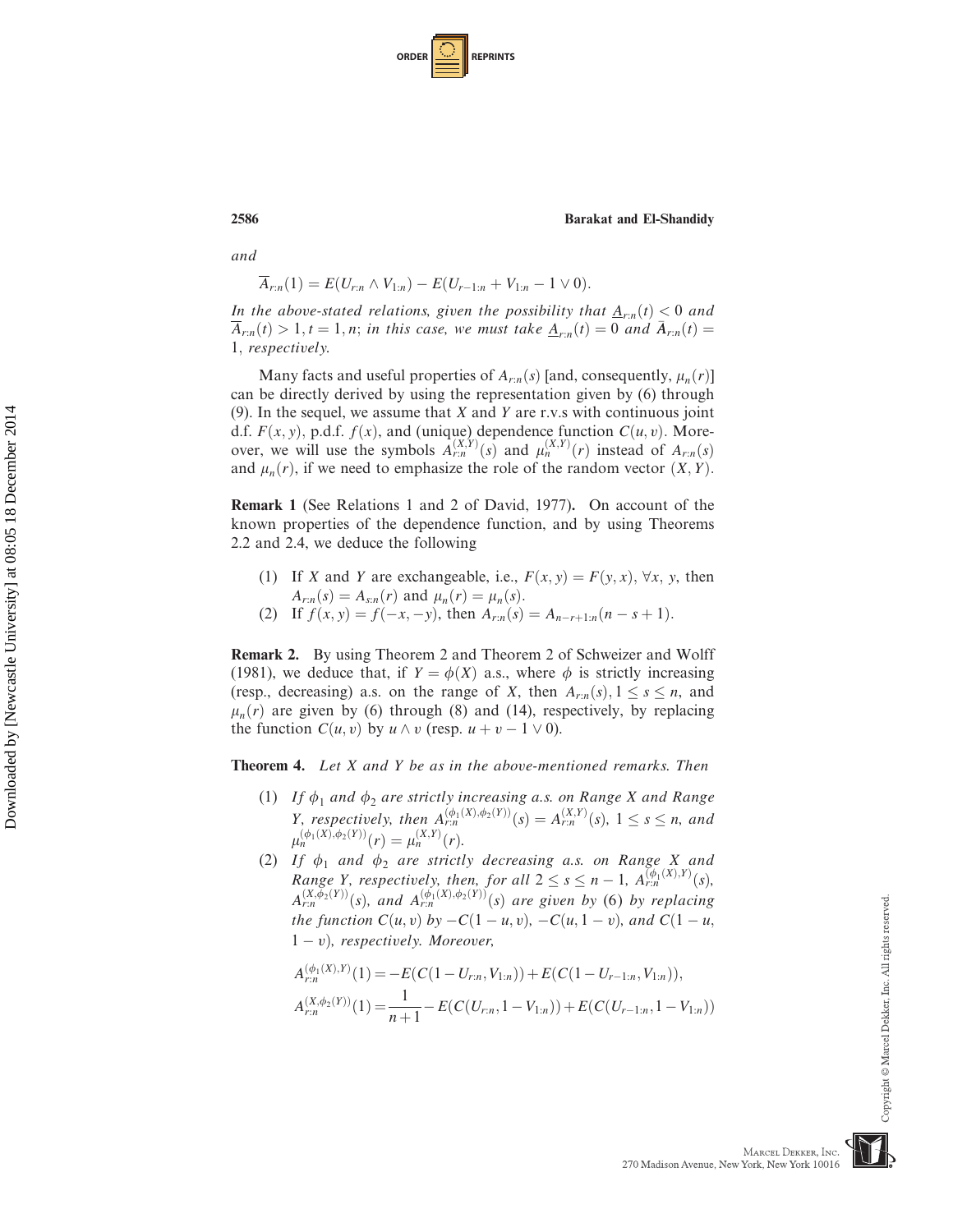| <b>ORDER</b> |  | <b>REPRINTS</b> |
|--------------|--|-----------------|
|--------------|--|-----------------|

and

10

20

30

40

$$
A_{r:n}^{(\phi_1(X), \phi_2(Y))}(1) = \frac{1}{n+1} - E(C(1 - U_{r:n}, 1 - V_{1:n})) + E(C(1 - U_{r-1:n}, 1 - V_{1:n})).
$$

Finally,  $A_{rn}^{(\phi_1(X),Y)}(n)$ ,  $A_{rn}^{(X,\phi_2(Y))}(n)$ , and  $A_{rn}^{(\phi_1(X),\phi_2(Y))}(n)$  are given by (9) at first by replacing  $A_{r,n}^{(X,Y)}(1)$ , in (9) by  $A_{r,n}^{(\phi_1(X),Y)}(1)$ ,  $A^{(X,\phi_2(Y))}_{r,n}(1)$  and  $A^{(\phi_1(X),\phi_2(Y))}_{r,n}(1)$ , respectively, and then by replacing the function  $C(u, v)$  by  $-C(1 - u, v), u - C(u, 1 - v)$ , and  $u + C(1 - u, 1 - v)$ , respectively.

(3) If  $L_1$  and  $L_2$  are any given continuous distributions, then  $A_{rn}^{(L_1^{-1}(F_1(X)), L_2^{-1}(F_2(Y)))}(s) = A_{rn}^{(X,Y)}(s)$ ,  $1 \le s \le n$  and  $(L_r^{-1}(F_1(X)), L_r^{-1}(F_2(Y)))$ m  $\mu_n^{(L_1^{-1}(F_1(X)), L_2^{-1}(F_2(Y)))}(r) = \mu_n^{(X,Y)}(r).$ 

*Proof.* Using Theorems 2 and 3, the proofs of (1), (2), and (3) are followed from (i), (ii), and (iii) of Theorem 3 of Schweizer and Wolff (1981), respectively, and a series of straightforward verifications.  $\Box$ 

#### 2.2. Multivariate Extension

Suppose that associated with each  $X$  there are  $m$  variates  $Y_i$  $(j = 1, 2, \ldots, m)$ , i.e., we have *n* independent sets of variates  $(X_i, Y_{1i}, \ldots, Y_{im})$ , with common joint d.f.  $F(x, y_1, \ldots, y_m)$  and dependence function  $C(u, v_1, v_2, \ldots, v_m)$ . Triggered by a problem in hydrology, this situation has recently been intensively studied, especially when the  $m + 1$  variates have a multivariate normal distribution (see David and Nagaraja, 1998). Let  $Y_{j[r:n]}$  denote  $Y_{ji}$ , which is paired with  $X_{r:n}$ . Our aim in this subsection is to investigate the joint d.f.  $A_{r:n}(s_1, s_2, \ldots, s_m) := P(R_{1r:n} = s_1, R_{2r:n} = s_2, \ldots, R_{mr:n} = s_m)$ . In principal,  $A_{r:n}(s_1, s_2, \ldots, s_m)$  may be derived by using the same method of David et al. (1977) by which they derived  $A_{r,n}(s)$ . However, in this case, the situation becomes tedious and complicated, for example, let  $\lambda(X_i)$ denote the rank of  $X_i$  among the  $nX_s$ , with a similar meaning for  $\lambda(Y_{ji})$ ,  $j = 1, 2$ , we have for  $r, s = 1, 2, ..., n$ ,

$$
A_{r:n}(s_1, s_2) = \sum_{i=1}^{n} P(\lambda(X_i) = r, \lambda(Y_{1i}) = s_1, \lambda(Y_{2i}) = s_2)
$$
  
= 
$$
n P(\lambda(X_n) = r, \lambda(Y_{1n}) = s_1, \lambda(Y_{2n}) = s_2),
$$

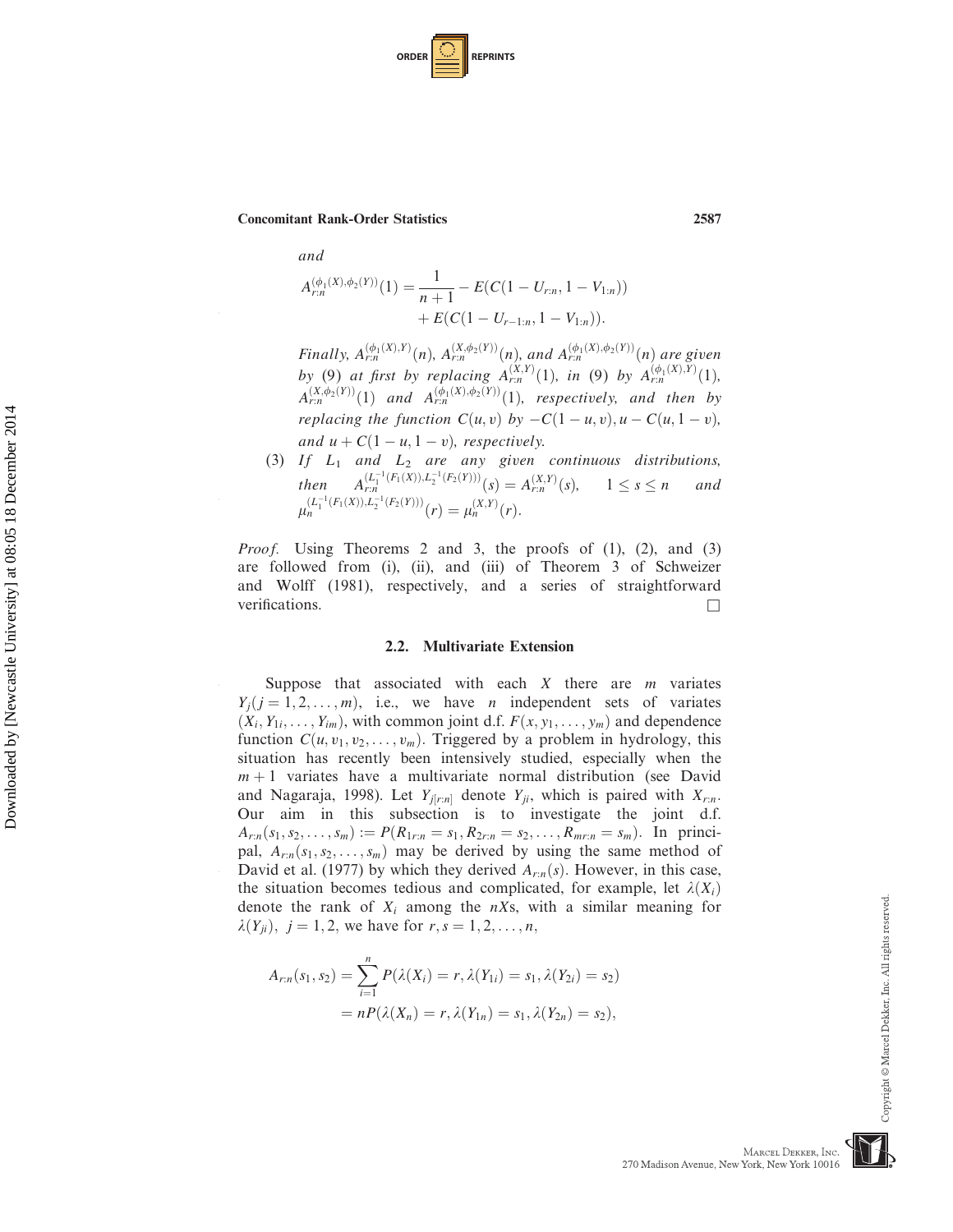| <b>ORDER</b> |  | <b>REPRINTS</b> |
|--------------|--|-----------------|
|--------------|--|-----------------|

where the subscript is taken to be *n* for definiteness. Let  $F(x, y_1, y_2) :=$  $P(X \le x, Y_1 \le y_1, Y_2 \le y_2)$  and  $f(x, y_1, y_2)$  be the p.d.f. of  $F(x, y_1, y_2)$ . Let  $F_1(x)$ ,  $F_2(y_1)$ , and  $F_3(y_2)$  be the marginals of  $F(x, y_1, y_2)$ . For convenience, let  $\underline{x} := (x_1, x_2, x_3) := (x, y_1, y_2)$ . Then,  $F(\underline{x}) := F(x, y_1, y_2)$  and  $f(\underline{x}) := f(x, y_1, y_2)$ . Finally, for  $1 \leq i_1 \neq i_2 \neq i_3 \leq 3$ , let  $F_{i_1 i_2}(x_{i_1}, x_{i_2}) =$  $\lim_{x_{i_3}\to\infty} F(\underline{x})$ . It can now be shown that after some routine calculations,

$$
A_{r:n}(s_1, s_2) = \sum_{j_1=0}^{s_1-1/s_2-1} \sum_{j_2=0}^{r-1/s_2-1} \sum_{j_3=0}^{r-1/s_1-1} \sum_{l=\underline{\ell}}^{\overline{\ell}} \sum_{l=\underline{\ell}} \times \int_{-\infty}^{\infty} \int_{-\infty}^{\infty} \int_{-\infty}^{\infty} K_{j_1, j_2, j_3; l:n}(\underline{x}) f(\underline{x}) dx_1 dx_2 dx_3,
$$

where  $\ell := \max(0; j_2 + j_3 - r + 1; j_1 + j_3 - s_1 + 1; j_1 + j_2 - s_2 + 1),$  $\overline{\ell} := \min(j_1; j_2; j_3; j_1 + j_2 + j_3 - r - s_1 - s_2 + n + 2)$ , and

$$
K_{j_1,j_2,j_3;l:n}(\underline{x})
$$
\n
$$
= \frac{\sum_{i=1}^3 F_i(x_i)}{N! \sum_{1 \le i < j \le 3} F_{ij}(x_i, x_j) - F(\underline{x})} \Big)^{n-r-s_1-s_2+j_1+j_2+j_3-l+2}
$$
\n
$$
= \frac{\sum_{1 \le i < j \le 3} F_{ij}(x_i, x_j) - F(\underline{x})}{N! \sum_{1 \le i < j \le 3} F_{ij}(x_i, x_j) - F(\underline{x})^{j_i-r}} \times \prod_{\substack{i=1 \ i \le l_1 \le i \le 3}}^3 \frac{\times (F_i(x_l) - F_{t_1}(x_l, x_{l_1}) - F_{t_2}(x_l, x_{l_1}) + F(\underline{x}))^{i_l-j_{l_1}-j_{l_2}+l-1}}{(j_t-l)!(i_t-j_{l_1}-j_{l_2}+l-1)!},
$$

where in the above formula we adopt  $(i_1, i_2, i_3) := (r, s_1, s_2)$ . Obviously, the complexity of the preceding formula retards any expected benefit resulting from it. However, by using the same argument applied in Theorem 2 we can represent it in usable form. Namely, we have

$$
E(C(U_{r:n}, V_{1,s_1:n}, V_{2,s_2:n}))
$$
  
=  $\int_0^1 \int_0^1 \int_0^1 c(u, v_1, v_2) G_{r,s_1,s_2:n}(u, v_1, v_2) du dv_1 dv_2$ ,

where  $c(u, v_1, v_2) = \frac{\partial^3 C(u, v_1, v_2)}{\partial u \partial v_1 \partial v_2}$ ,  $C(u, v_1, v_2)$  is the dependence function of  $F(x, y_1, y_2); X_{r:n} \underline{d} F_1^{-1}(U_{r:n}); Y_{t-1, s_{t-1}:n} \underline{d} F_t^{-1}(V_{t-1, s_{t-1}:n}), t = 2, 3; Y_{t, s_t:n}$  is the s<sub>t</sub>th order statistic of  $(Y_{1t}, Y_{2t}, \ldots, Y_{nt})$ ,  $t = 1, 2$ , respectively; and

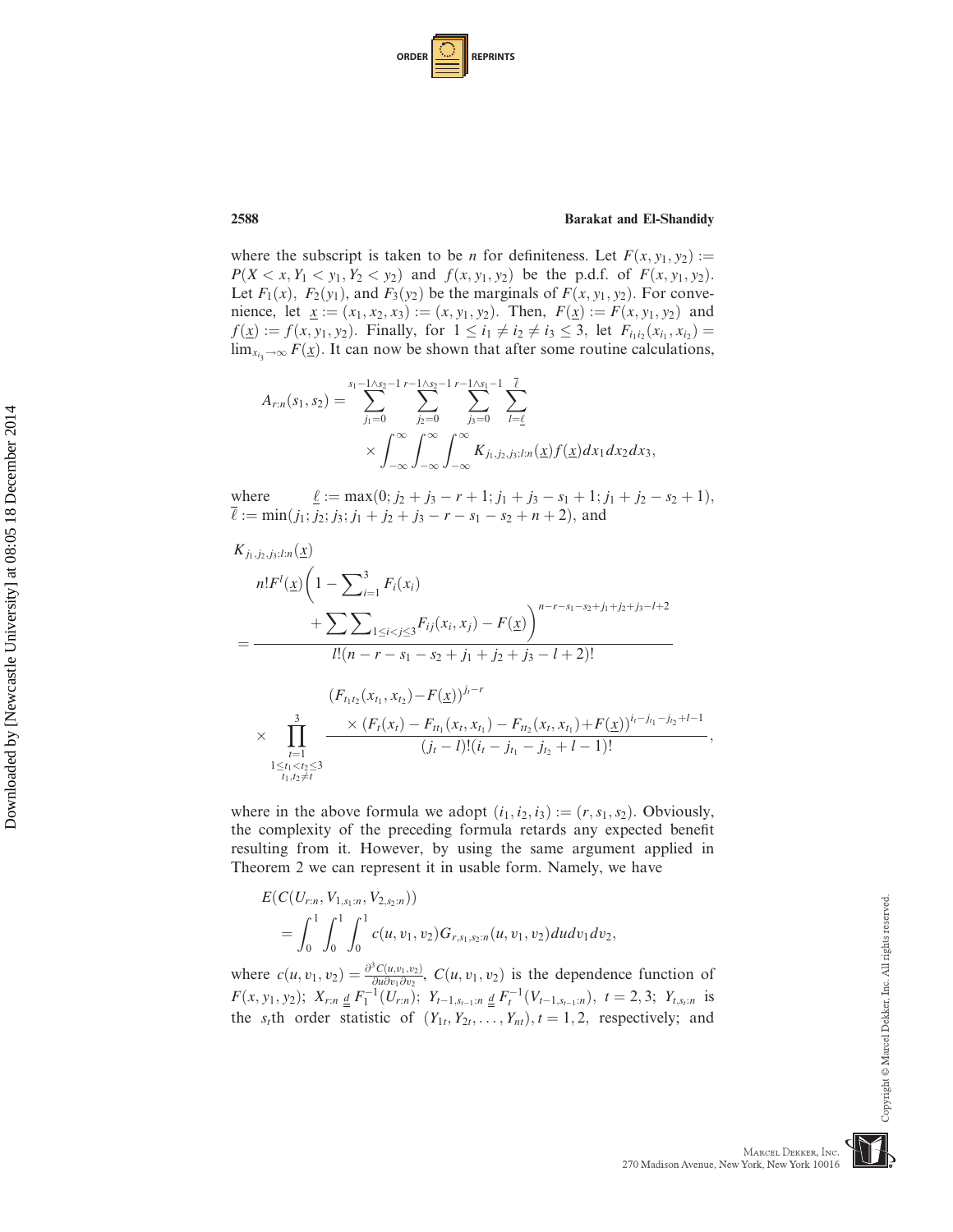| <b>ORDER</b> |  | <b>REPRINTS</b> |
|--------------|--|-----------------|
|--------------|--|-----------------|

finally (see Barakat et al., 2004),

$$
G_{r,s_1,s_2:n}(u,v_1,v_2) = P(U_{r:n} \ge u, V_{1,s_1:n} \ge v_1, V_{2,s_2:n} \ge v_2)
$$
  
= 
$$
\sum_{i_1=0}^{r-1} \sum_{i_2=0}^{s_1-1} \sum_{i_3=0}^{s_2-1} I_{i_1,i_2,i_3:n}(u,v_1,v_2),
$$

where

$$
I_{i_1,i_2,i_3:n}(u,v_1,v_2):=\sum_{j_1=0}^{i_2\wedge i_3}\sum_{j_2=0}^{i_3\wedge i_1}\sum_{j_3=0}^{i_1\wedge i_2}\sum_{l=\underline{\ell}'}^{\overline{\ell}} K^*_{i_1,i_2,i_3,j_1,j_2,j_3;l:n}(u,v_1,v_2),
$$

and

 $\overline{1}$ 

16

 $\overline{1}$ 

Downloaded by [Newcastle University] at 08:05 18 December 2014 Downloaded by [Newcastle University] at 08:05 18 December 2014

30

36

 $\overline{1}$ 

$$
K_{i_1,i_2,i_3,j_1,j_2,j_3,l:n}^{*}(u, v_1, v_2)
$$
\n
$$
= \frac{\sum_{i=1}^{3} F_i(x_i)}{1 - \sum_{i=1}^{3} F_i(x_i)}
$$
\n
$$
= \frac{\sum_{1 \le i < j \le 3} F_{ij}(x_i, x_j) - F(\underline{x})}{1! (n - i_1 - i_2 - i_3 + j_1 + j_2 + j_3 - l)!}
$$
\n
$$
\times \prod_{\substack{l=1 \le i \\ l \le t_1 < t_2 \le 3}}^{3} \frac{(F_{t_1t_2}(x_{t_1}, x_{t_2}) - F(\underline{x}))^{j_l - l}}{(j_l - l)!(i_l - j_{t_1} - j_{t_2} + l)!},
$$

where in the above-mentioned formula we adopt  $(x_1, x_2, x_3) := (u, v_1, v_2)$ . Therefore,

$$
(n+1)E(C(U_{r:n-1}, V_{1,s_1:n-1}, V_{2,s_2:n-1}))
$$
  
= 
$$
\sum_{i_1=0}^{r-1} \sum_{i_2=0}^{s_1-1} \sum_{i_3=0}^{s_2-1} A_{i_1+1:n+1}(i_2+1, i_3+1),
$$

which, after some routine calculations, implies that

$$
A_{r:n}(s_1, s_2) = nE\bigg(\int_{V_{2,s_2-1:n-1}}^{V_{2,s_2:n-1}} \int_{V_{1,s_1-1:n-1}}^{V_{1,s_1:n-1}} \int_{U_{r-1:n-1}}^{U_{r:n-1}} c(u, v_1, v_2) du dv_1 dv_2\bigg),\tag{20}
$$

for all  $2 \le r, s_1, s_2 \le n - 1$ .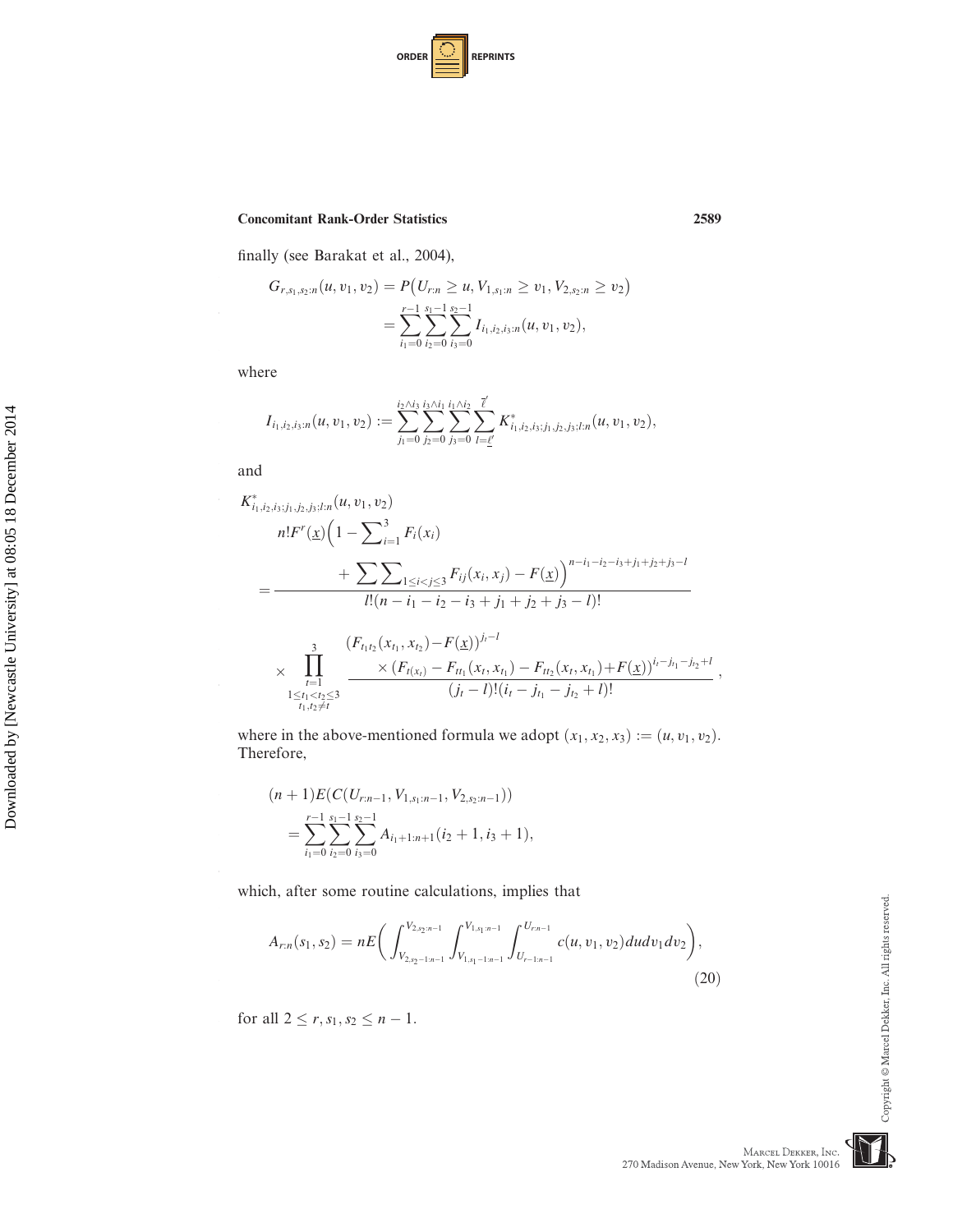| <b>ORDER</b> |  | <b>REPRINTS</b> |
|--------------|--|-----------------|
|--------------|--|-----------------|

The representation (20) can be extended to  $m + 1$  variates, as follows;

$$
A_{r:n}(s_1, s_2, \dots, s_m) = nE \bigg( \int_{V_{m,s_m-1:n-1}}^{V_{m,s_m:n-1}} \int_{V_{m-1,s_{m-1}-1:n-1}}^{V_{m-1,s_{m-1}:n-1}} \dots \int_{V_{1,s_1-1:n-1}}^{V_{1,s_1:n-1}} \dots \int_{V_{1,s_1-1:n-1}}^{V_{1,s_1:n-1}} \dots \int_{V_{1,s_1-1:n-1}}^{V_{1,s_1:n-1}} \dots \int_{V_{1,s_1-1:n-1}}^{V_{1,s_1:n-1}} \dots \int_{V_{1,s_1-1:n-1}}^{V_{1,s_1:n-1}} \dots \int_{V_{1,s_1-1:n-1}}^{V_{1,s_1:n-1}} \dots \int_{V_{1,s_1-1:n-1}}^{V_{1,s_1:n-1}} \dots \int_{V_{1,s_1-1:n-1}}^{V_{1,s_1:n-1}} \dots \int_{V_{1,s_1-1:n-1}}^{V_{1,s_1:n-1}} \dots \int_{V_{1,s_1-1:n-1}}^{V_{1,s_1:n-1}} \dots \int_{V_{1,s_1-1:n-1}}^{V_{1,s_1:n-1}} \dots \int_{V_{1,s_1-1:n-1}}^{V_{1,s_1:n-1}} \dots \int_{V_{1,s_1-1:n-1}}^{V_{1,s_1}:n-1} \dots \int_{V_{1,s_1-1:n-1}}^{V_{1,s_1}:n-1} \dots \int_{V_{1,s_1-1:n-1}}^{V_{1,s_1}:n-1} \dots \int_{V_{1,s_1-1:n-1}}^{V_{1,s_1}:n-1} \dots \int_{V_{1,s_1-1:n-1}}^{V_{1,s_1}:n-1} \dots \int_{V_{1,s_1-1:n-1}}^{V_{1,s_1}:n-1} \dots \int_{V_{1,s_1-1:n-1}}^{V_{1,s_1}:n-1} \dots \int_{V_{1,s_1-1:n-1}}^{V_{1,s_1}:n-1} \dots \int_{V_{1,s_1-1:n-1}}^{V_{1,s_1}:n-1} \dots \int_{V_{1,s_1-1:n-1}}^{V_{1,s_1}:n-1} \dots \int_{V_{1,s_1-1:n-1}}^{V_{1,s_1}:n-1} \dots \int_{V_{1,s_1-1:n-1}}^{V
$$

for all  $2 \le r, s_1, s_2, \ldots, s_m \le n - 1$ , where  $c(u, v_1, v_2, \ldots, v_m) =$  $\frac{\partial^{m+1}C(u,v_1,v_2,...,v_m)}{\partial u \partial v \partial v \partial v \partial v}$  $\frac{\partial^{11}C(u,v_1,v_2,...,v_m)}{\partial u \partial v_1 \partial v_2 ... \partial v_m},$   $X_{r:n} \underline{d} F_1^{-1}(U_{r:n});$   $Y_{t-1,s_{t-1}:n} \underline{d} F_1^{-1}(V_{t-1,s_{t-1}:n});$   $t = 2,...,$  $m+1$  and  $Y_{t,s_t:n}$  is the s<sub>t</sub>th order statistic of  $(Y_{1t}, Y_{2t}, \ldots, Y_{nt}),$  $t = 1, 2, \ldots, m$ , respectively.

By using the method of series approximation, (21) provides us an approximate formula for  $A_{r:n}(s_1, s_2, \ldots, s_m)$ ,  $2 \leq r, s_1, \ldots, s_m \leq n - 1$ , to any desired accuracy. For example,

$$
A_{r:n}(s_1, s_2, \ldots, s_m) \approx \widehat{A}_{r:n}^o(s_1, s_2, \ldots, s_m)
$$
  
:=  $n \int_{\frac{s_{m-1}}{n}}^{\frac{s_m}{n}} \int_{\frac{s_{m-1}-1}{n}}^{\frac{s_m}{n}} \cdots \int_{\frac{s_1-1}{n}}^{\frac{s_1}{n}} \int_{\frac{r-1}{n}}^{\frac{r}{n}} c(u, v_1, v_2, \cdots, v_m) du dv_1 dv_2 \cdots dv_m$ 

is a primary approximate value of  $A_{r,n}(s_1, s_2, \ldots, s_m)$ ,  $2 \leq$  $r, s_1, s_2, \ldots, s_m \leq n$ .

# 2.3. Upper Bound of the Confidence Level of the Tolerance Region

A tolerance region for the continuous d.f.  $F(x, y)$  with tolerance coefficient  $\gamma$  is a random region such that the probability is  $\gamma$  that this random region covers or includes at least a specified percentage  $(100\beta)$ of the distribution. If this region is a rectangle for which its vertices are order statistics of a random sample of size  $n$ , the tolerance region (rectangle)  $R_{r_1,s_1;r_2,s_2:n} := \{(X_{r_1:n}, X_{s_1:n}), (Y_{r_2:n}, Y_{s_2:n})\}, r_1 < s_1 \text{ and } r_2 < s_2,$ symbolically satisfies the condition

$$
T_{r_1,s_1,r_2,s_2:n} := P(P(X_{r_1:n} < X < X_{s_1:n}, Y_{r_2:n} < Y < Y_{s_2:n}) \geq \beta) = \gamma.
$$

The following theorem gives an upper bound for  $T_{r_1,s_1;r_2,s_2:n}$  $1 \le r_1 < s_1 \le n, 1 \le r_2 < s_2 \le n$ , in terms of the d.f.s of the concomitant ranks order statistics.

Downloaded by [Newcastle University] at 08:05 18 December 2014 Downloaded by [Newcastle University] at 08:05 18 December 2014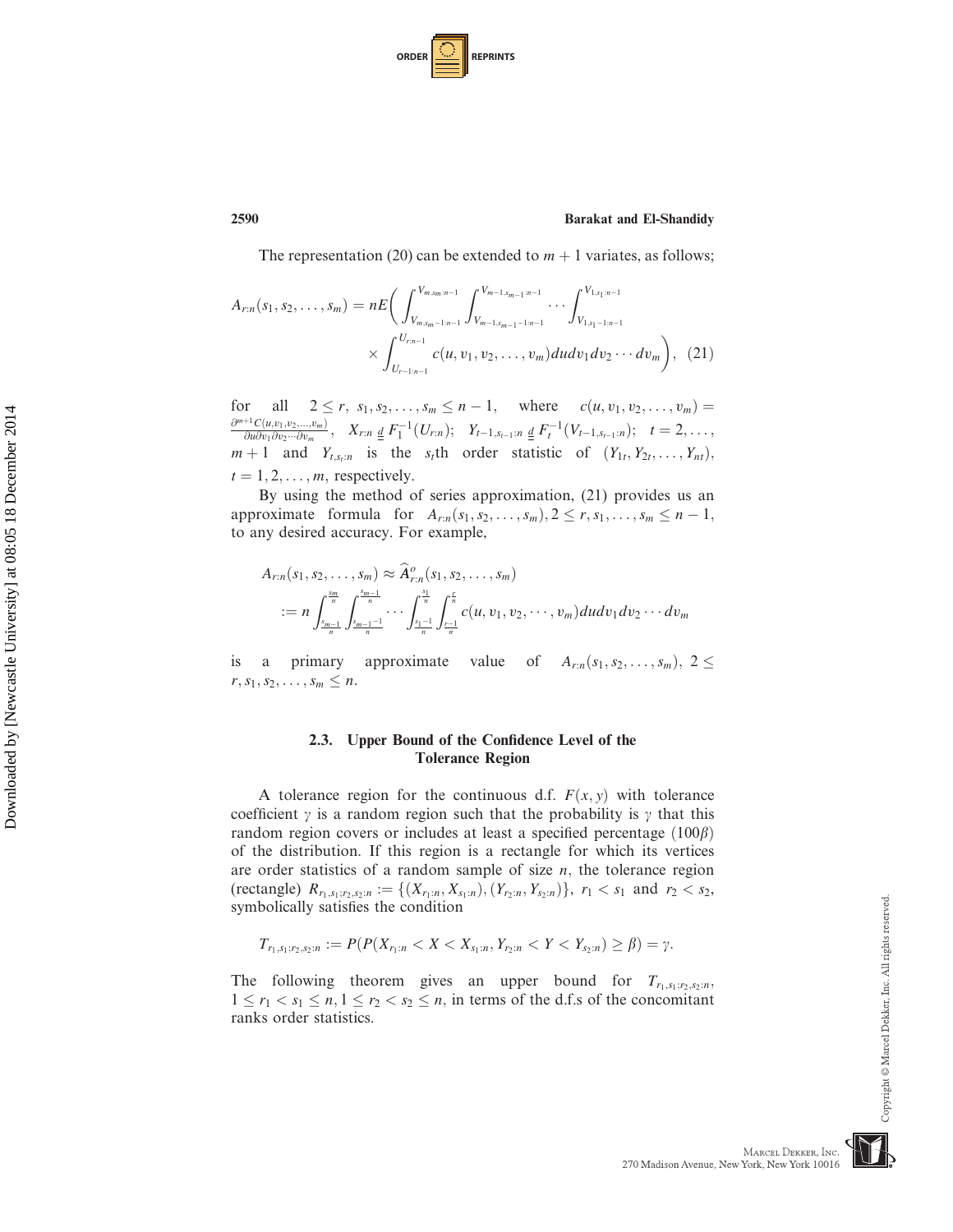| <b>ORDER</b> |  | <b>REPRINTS</b> |
|--------------|--|-----------------|
|--------------|--|-----------------|

**Theorem 5.** For any  $1 \le r_1 < s_1 \le n$  and  $1 \le r_2 < s_2 \le n$ , we have

$$
T_{r_1,s_1;r_2,s_2:n} \leq \frac{1}{(n+1)\beta} \sum_{i=r_1+1}^{s_1} \sum_{j=r_2+1}^{s_2} A_{i:n+1}(j).
$$

Proof. Clearly, we have

$$
T_{r_1,s_1;r_2,s_2:n} = P\bigg(\int_{X_{r_1:n}}^{X_{s_1:n}} \int_{Y_{r_2:n}}^{Y_{s_2:n}} f(x,y) dx dy \ge \beta\bigg). \tag{22}
$$

If in (22) we make the substitutions  $u = F_1(x)$  and  $v = F_2(y)$ , we obtain

$$
T_{r_1,s_1;r_2,s_2:n} = P\bigg(\int_{F_1^{-1}(X_{r_1:n})}^{F_1^{-1}(X_{s_1:n})} \int_{F_2^{-1}(Y_{r_2:n})}^{F_2^{-1}(Y_{s_2:n})} c(u,v) du dv \ge \beta \bigg)
$$
  
= 
$$
P\bigg(\int_{U_{r_1:n}}^{U_{s_1:n}} \int_{V_{r_2:n}}^{V_{s_2:n}} c(u,v) du dv \ge \beta \bigg).
$$

Therefore, we get

$$
T_{r_1,s_1;r_2,s_2:n} = \sum_{i=r_1+1}^{s_1} \sum_{j=r_2+1}^{s_2} T_{i-1,i,j-1,j:n},
$$

where

10

20

30

40

$$
T_{i-1,i;j-1,j;n} = P\big(C(U_{i:n}, V_{j:n}) - C(U_{i-1:n}, V_{j:n}) - C(U_{i:n}, V_{j-1:n}) + C(U_{i-1:n}, V_{j-1:n}) \ge \beta\big).
$$

On the other hand, because the r.v.  $W := C(U_{i:n}, V_{j:n}) C(U_{i-1:n}, V_{j:n}) - C(U_{i:n}, V_{j-1:n}) + C(U_{i-1:n}, V_{j-1:n})$  is nonnegative, an appeal to the well-known Markov's inequality yields

$$
P(W \ge \beta) \le \frac{E(W)}{\beta} = \frac{(n+1)E(W)}{(n+1)\beta} = \frac{A_{i:n+1}(j)}{(n+1)\beta},
$$

which was to be proved.  $\Box$ 

**Example 2.** Table 2 gives the upper bound of  $T_{r_1,s_1,r_2,s_2:n}$ , for  $\beta = 0.70$ , 0.80, 0.85, 0.90, 0.98, 0.99,  $r_1 = r_2 = 1$ , and  $s_1 = s_2 = n - 8$ , where 0.80, 0.85, 0.90, 0.98, 0.99,  $r_1 = r_2 = 1$  and  $s_1 = s_2 = n = 8$ , where

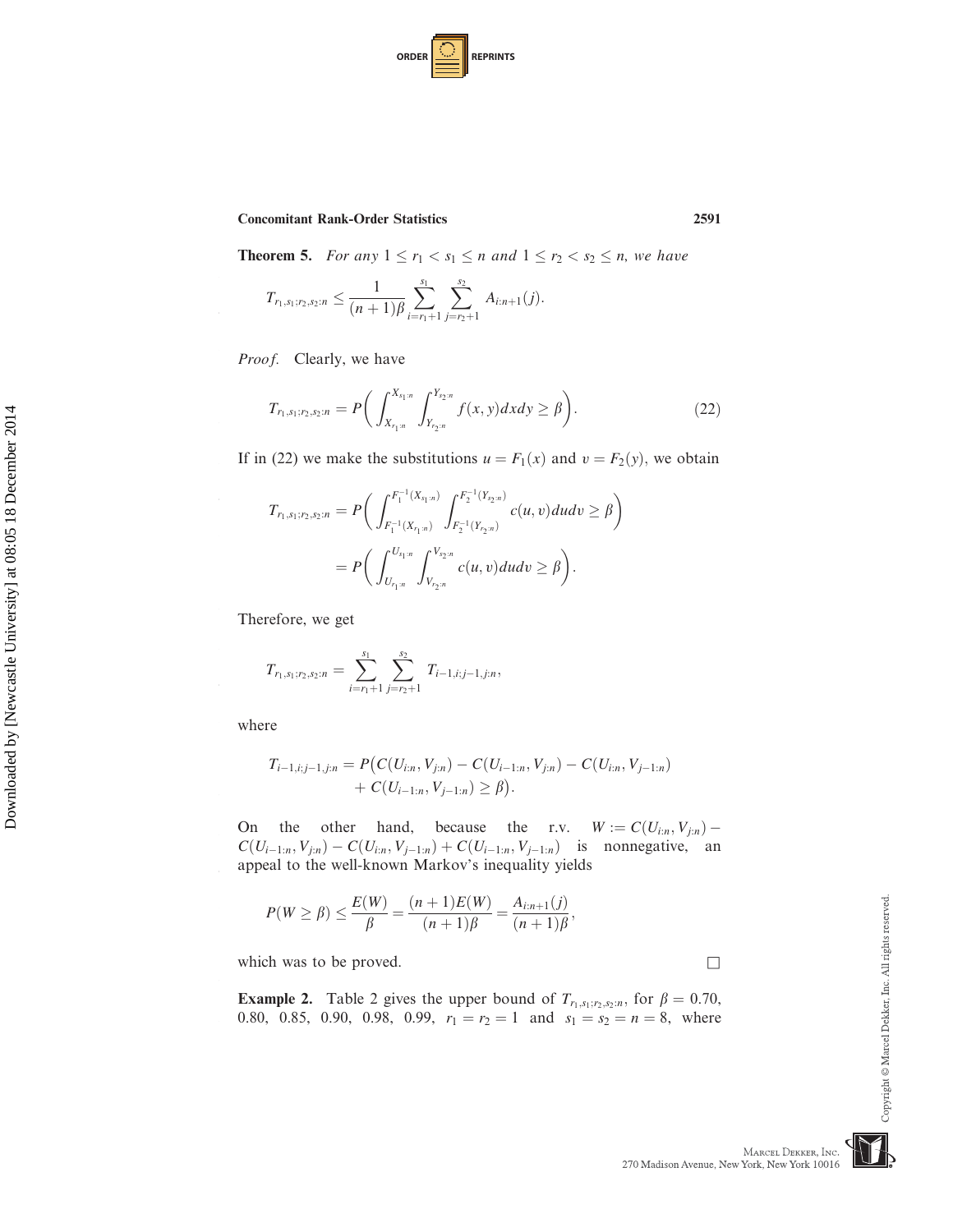| <b>ORDER</b> |  | <b>REPRINTS</b> |
|--------------|--|-----------------|
|--------------|--|-----------------|

| $\rho$ | $\beta = 0.99$ | $\beta = 0.98$ | $\beta = 0.90$ | $\beta = 0.85$ | $\beta = 0.80$ | $\beta = 0.70$ |
|--------|----------------|----------------|----------------|----------------|----------------|----------------|
| 0.1    | 0.6117         | 0.6179         | 0.6729         | 0.7124         | 0.7570         | 0.8651         |
| 0.2    | 0.6146         | 0.6209         | 0.6761         | 0.7159         | 0.7606         | 0.8693         |
| 0.3    | 0.6192         | 0.6255         | 0.6811         | 0.7212         | 0.7662         | 0.8757         |
| 0.4    | 0.6257         | 0.6321         | 0.6883         | 0.7288         | 0.7743         | 0.8849         |
| 0.5    | 0.6346         | 0.6411         | 0.6980         | 0.7391         | 0.7853         | 0.8975         |
| 0.6    | 0.6460         | 0.6526         | 0.7106         | 0.7524         | 0.7995         | 0.9137         |
| 0.7    | 0.6587         | 0.6654         | 0.7246         | 0.7672         | 0.8152         | 0.9316         |
| 0.8    | 0.6806         | 0.6875         | 0.7486         | 0.7926         | 0.8422         | 0.9625         |
| 0.9    | 0.7155         | 0.7228         | 0.7870         | 0.8333         | 0.8854         |                |
| 0.95   | 0.7297         | 0.7372         | 0.8027         | 0.8500         | 0.9030         |                |

**Table 2.** The upper bound of  $T_{r_1,s_1;r_2,s_2:n}$  for  $r_1 = r_2 = 1$  and  $s_1 = s_2 = n = 8$ .

 $F(x, y)$  is a standard bivariate normal distribution with correlation coefficients  $\rho = 0.1, 0.2, 0.3, 0.4, 0.5, 0.6, 0.7, 0.8, 0.9, 0.95$ . The different values of  $A_{i:9}(j), 1 \leq i, j \leq 8$  are extracted from a table in David et al. (1977).

Table 2 reveals an interesting and, at the same time, expectant fact that the percentage of the standard bivariate normal distribution, which is covered by a random sample, will increase as the coefficient of correlation increases. This fact clearly implies that the size of the random sample required to cover at least a specified percentage of the standard bivariate normal distribution will decrease with an increasing coefficient of correlation.

Clearly, in view of the results of Sec. 2.2, one can easily derive the following extension of Theorem 5.

**Theorem 6.** For any  $1 \le r_i < s_i \le n, i = 1, 2, 3, \dots, m + 1$ , we have

$$
T_{r_1,s_1;\dots;r_{m+1},s_{m+1}:n} \leq \frac{1}{(n+1)\beta} \sum_{i=r_1+1}^{s_1} \sum_{j_1=r_2+1}^{s_2} \cdots \sum_{j_m=r_{m+1}+1}^{s_{m+1}} A_{i:n+1}(j_1,j_2,\dots,j_m),
$$

where

$$
T_{r_1,s_1;\dots;r_{m+1},s_{m+1}:n}
$$
  
:=  $P(P(X_{r_1:n} < X < X_{s_1:n}, Y_{r_2:n} < Y_1 < Y_{s_2:n}, \dots, Y_{r_{m+1}:n} < Y_m < Y_{s_{m+1}:n}) \geq \beta$ )

and  $R_{r_1, s_1; \dots; r_{m+1}, s_{m+1}:n} := \{(X_{r_1:n}, X_{s_1:n}), (Y_{r_2:n} < Y_1 < Y_{s_2:n}), \dots, (Y_{r_m:n} < Y_{r_m} < Y_{r_m:n})\}$  is the 1008% tolerance region  $[(m+1),$  dimensional  $Y_m < Y_{s_m:n}$ } is the 100 $\beta$ % tolerance region  $[(m+1)-dimensional]$ 

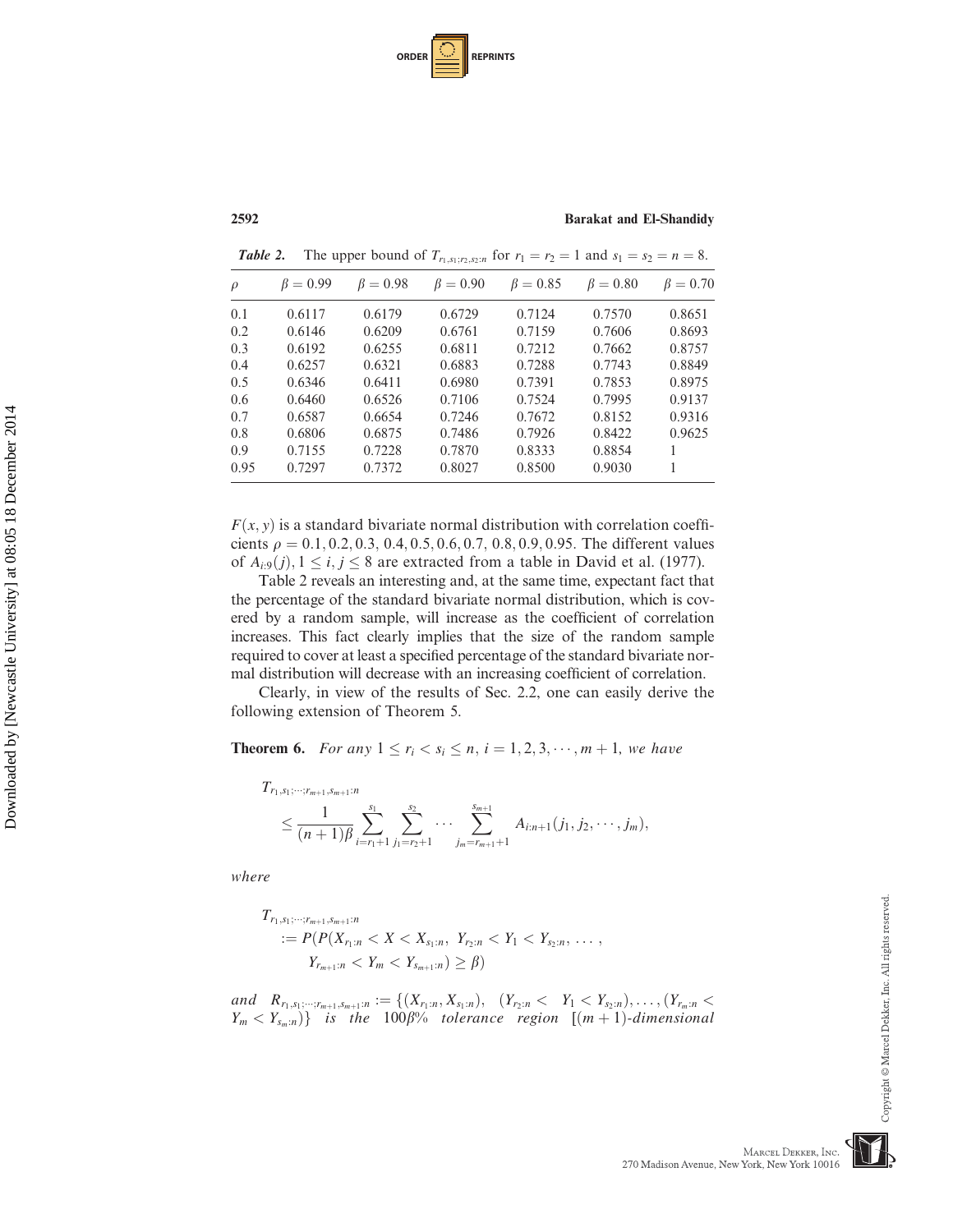| <b>ORDER</b> |  | <b>REPRINTS</b> |
|--------------|--|-----------------|
|--------------|--|-----------------|

10

20

Downloaded by [Newcastle University] at 08:05 18 December 2014 Downloaded by [Newcastle University] at 08:05 18 December 2014

30

40

rectangle] for the d.f.  $F(x, y_1, \dots, y_m)$ , with tolerance coefficient  $T$  $T_{r_1,s_1;\cdots;r_{m+1},s_{m+1}:n}$ .

### ACKNOWLEDGMENTS

The authors are grateful to the anonymous referee for valuable comments and helpful suggestions that contributed to the quality of the paper presentation.

#### REFERENCES

- Arnold, B. C., Balakrishnan, N., Nagaraja, H. N. (1992). A First Course in Order Statistics. New York: John Wiley & Sons Inc.
- Barakat, H. M. (1990). Limit theorems for lower-upper extreme values from two-dimensional distribution function. J. Statist. Plann. Inference 24:69–79.
- Barakat, H. M. (1998). Asymptotic properties of bivariate random extremes. J. Statist. Plann. Inference 61:203–217.
- Barakat, H. M., Nigm, E. M., Askar, M. A. (2004). On the trivariate extreme value distributions. J. Statist. Plann. Inference 118(1–2): 19–35.
- Bhattacharya, P. K. (1974). Convergence of sample paths of normalized sums of induced order statistics. Ann. Statist. 2:1034–1039.
- David, H. A. (1970). Order Statistics. 1st ed. New York: Wiley; (1980). 2nd ed. New York: Willey.
- David, H. A. (1973). Concomitants of order statistics. Bull. Internat. Statist. Inst. 45:295–300.
- David, H. A., Galambos, J. (1974). The asymptotic theory of concomitants of order statistics. J. Appl. Probab. II:762–770.
- David, H. A., Nagaraja, H. N. (1998). Concomitants of order statistics. In: Balakrishnan, N., Rao, C.R., eds. Handbook of Statistics. Vol. 16. pp. 487–513.
- David, H. A., O'Connell, M. J., Yang, S. S. (1977). Distribution and expected value of the rank of a concomitant and an order statistic. Ann. Statist. 5:216–223.
- Galambos, J. (1978). The Asymptotic Theory of Extreme Order Statistics. 1st ed. New York: Wiley, (1987). 2nd ed. Florida: Krieger.
- Nelsen, R. B. (1999). An introduction to Copulas. Lecture Notes in Statist. Assoc. 60:516–522.

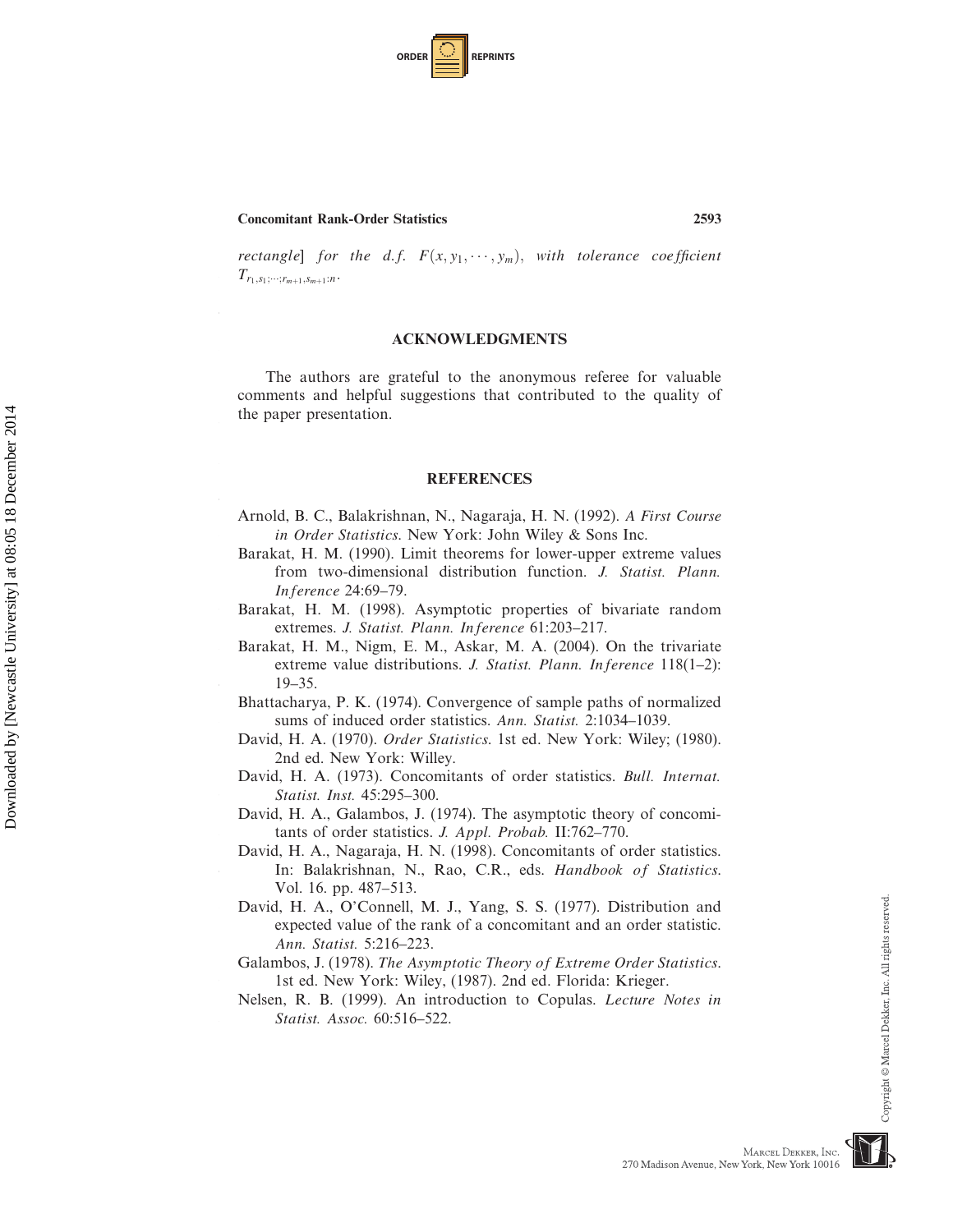| <b>ORDER</b> |  | <b>REPRINTS</b> |
|--------------|--|-----------------|
|--------------|--|-----------------|

- O'Connell, M. J., David, H. A. (1976). Order statistics and their concomitants in some double sampling situations. In: Ikeda, S., ed. Essays in Probability and Statistics. Tokyo: Shinko Tsusho, pp. 451–466.
- Páez Borrallo, J. M., Zazo, S. (1999). A new formula for the computation of multivariate factorized moments by using the joint cumulative distribution function. Commun. Statist.—Theory Meth. 28(11):2613–2622.
- Schweizer, B., Wolff, E. F. (1981). On nonparametric measures of dependence for random variables. Ann. Statist. 9(4):879–885.
- Sen, P. K. (1976). A note on invariance principles for induced order statistics. Ann. Prob. 4:474–479.
- Sklar, A. (1959). Fonctions de répartition á  $n$  dimensions et leurs marges. Publ. Inst. Statist. Univ. Paris 8:229–231.
- Yang, S. S. (1977). General functions of concomitants of order statistics with application to nonparametric estimation of a regression function. J. Amer. Statist. Assoc. 76:658-662.